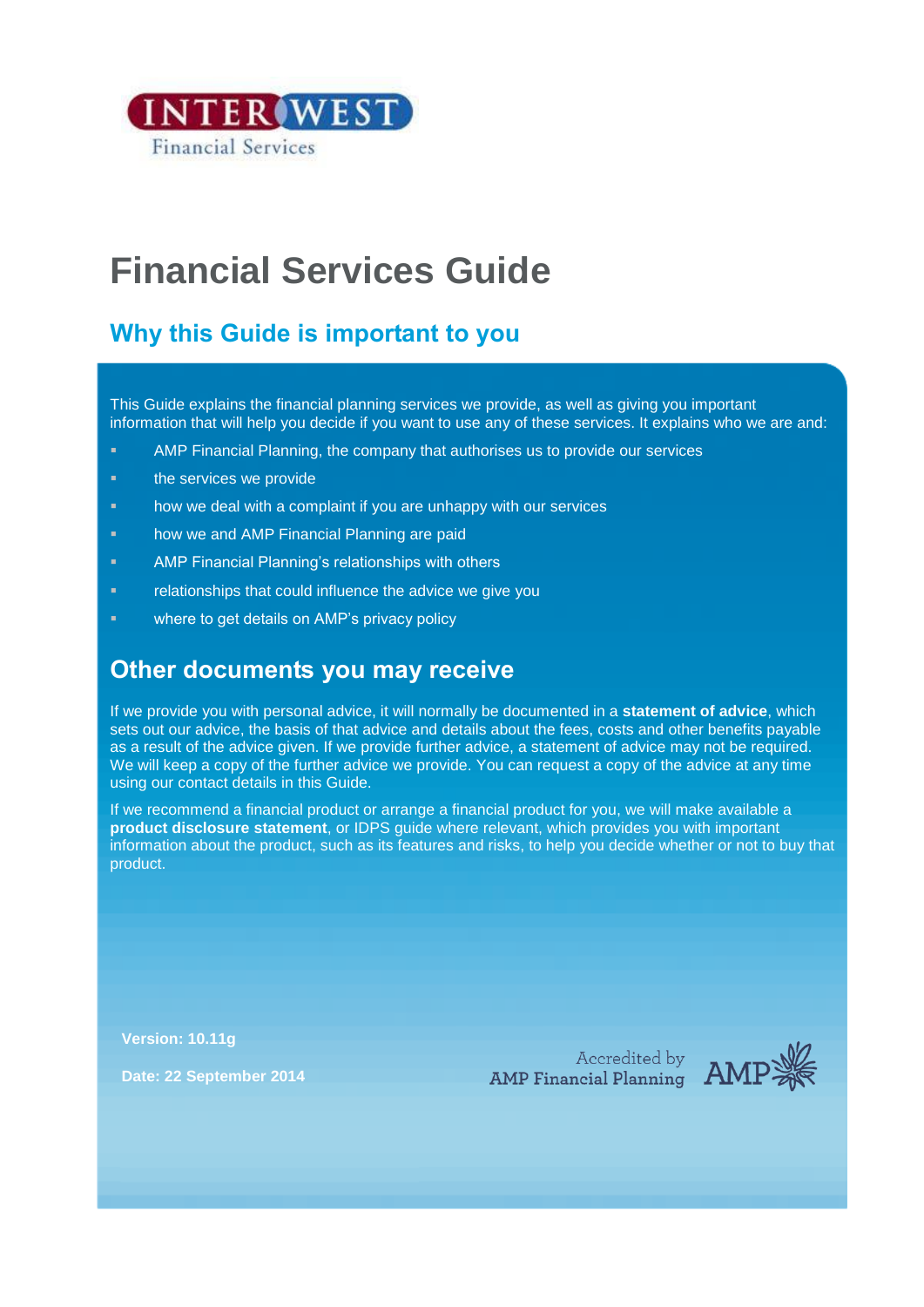## **1. About our practice**

| Name:                                       | Interwest Financial Services Pty Ltd trading as Interwest Financial<br><b>Services</b> |
|---------------------------------------------|----------------------------------------------------------------------------------------|
| ABN:                                        | 99 008 956 876                                                                         |
| Authorised representative 249522<br>number: |                                                                                        |
| <b>Credit representative</b><br>number:     | 371248                                                                                 |
| <b>Address:</b>                             | 6 Charles Street                                                                       |
|                                             | South Perth WA 6151                                                                    |
| <b>Phone:</b>                               | 08 6436 0000                                                                           |
| Fax:                                        | 08 6436 0099                                                                           |
| Email:                                      | advice@interwest.com.au                                                                |
| <b>Website:</b>                             | http://www.interwest.com.au                                                            |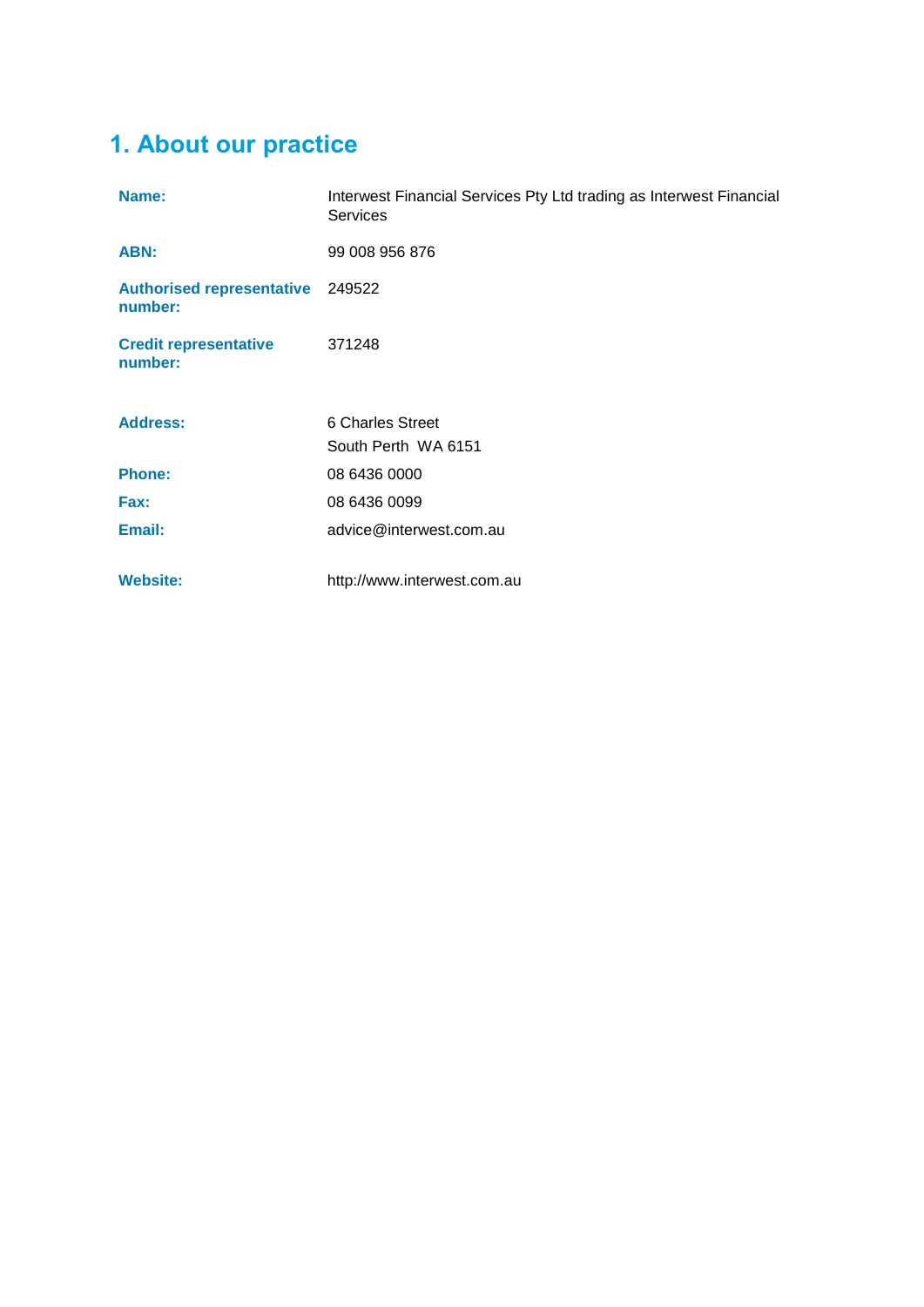## **2. Our services**

The following table sets out the areas of advice we can help you with as well as the products and services we can arrange. You can choose to receive advice addressing any of these aspects as well as the timing of our advice all at once or over time, as required to meet your needs as they arise. We will work with you to identify the level of advice and services appropriate for you to meet your financial goals.

Any additional advice or services we can offer you, or limitations to the list below, will be outlined in *Our financial planners.*

| We can provide advice on:                                                                                                                                                                                                                                                                                                                                                                                                                                                                                                                                       |                                                                                                                                                                     | We can arrange the following products and<br>services:                                                                                                                                                                                                                                                                                                                                                                                                                                                                                                                                                                                                                                                                                                                                                                                                                                                                                                                                                                                                                                                                                                                                                  |
|-----------------------------------------------------------------------------------------------------------------------------------------------------------------------------------------------------------------------------------------------------------------------------------------------------------------------------------------------------------------------------------------------------------------------------------------------------------------------------------------------------------------------------------------------------------------|---------------------------------------------------------------------------------------------------------------------------------------------------------------------|---------------------------------------------------------------------------------------------------------------------------------------------------------------------------------------------------------------------------------------------------------------------------------------------------------------------------------------------------------------------------------------------------------------------------------------------------------------------------------------------------------------------------------------------------------------------------------------------------------------------------------------------------------------------------------------------------------------------------------------------------------------------------------------------------------------------------------------------------------------------------------------------------------------------------------------------------------------------------------------------------------------------------------------------------------------------------------------------------------------------------------------------------------------------------------------------------------|
| Investments and strategic asset allocation<br>$\mathbb{R}^2$<br>Budget and cashflow management<br>×<br>Debt management (including borrowing for<br>×.<br>personal and investment purposes)<br>Salary packaging<br>$\mathbb{R}^d$<br>Superannuation strategies and retirement<br>٠<br>planning<br>Personal insurance<br>×.<br>Estate planning<br>×.<br>Centrelink and other government benefits<br>٠<br>Ongoing advice and services, including<br>×.<br>regular portfolio reviews<br>In particular we specialise in:<br>×<br><b>Business Succession Planning</b> | u,<br>u,<br>×,<br>$\bar{\alpha}$<br>×,<br>$\mathbb{H}$<br>$\bar{\alpha}$<br>×,<br>$\mathbb{H}$<br>×,<br>u,<br>ш<br>$\bar{\alpha}$<br>×,<br>$\equiv$<br>ш<br>ш<br>u, | Superannuation, including retirement savings<br>accounts<br>Employer superannuation<br>Self managed superannuation funds (SMSF)<br>Managed investments<br>Separately managed accounts<br>Investor directed portfolio services<br>Deposit and payment products (for example<br>term deposits, cash management accounts<br>and non-cash payment products)<br>Standard margin loans<br>Retirement income streams, including<br>pensions and annuities<br>Insurance (life cover, disability, income<br>protection and trauma)<br>Life investment products including whole of<br>life, endowment and bonds<br>Debentures, stocks or bonds issued or<br>proposed to be issued by a government<br>First home saver accounts<br>Arranging for listed securities, shares and<br>debentures to be bought and sold via a<br>platform<br>Arranging for listed securities, shares and<br>debentures to be bought and sold via a broker<br>Various structured products, instalment<br>warrants over managed funds and protected<br>equity loans<br>Where an administration platform is<br>recommended, we also offer a Limited<br>Managed Discretionary Account service<br>Limited selection of investment guarantees |

### **Transaction services**

If you do not require advice from us, but wish to complete a transaction, we can also arrange for you to apply for the kinds of products referred to above. In these cases, we can take your instructions and arrange for the transaction to be completed, without providing personal advice. If you wish to proceed without advice from us, normally we will ask you to confirm your instructions in writing and sign an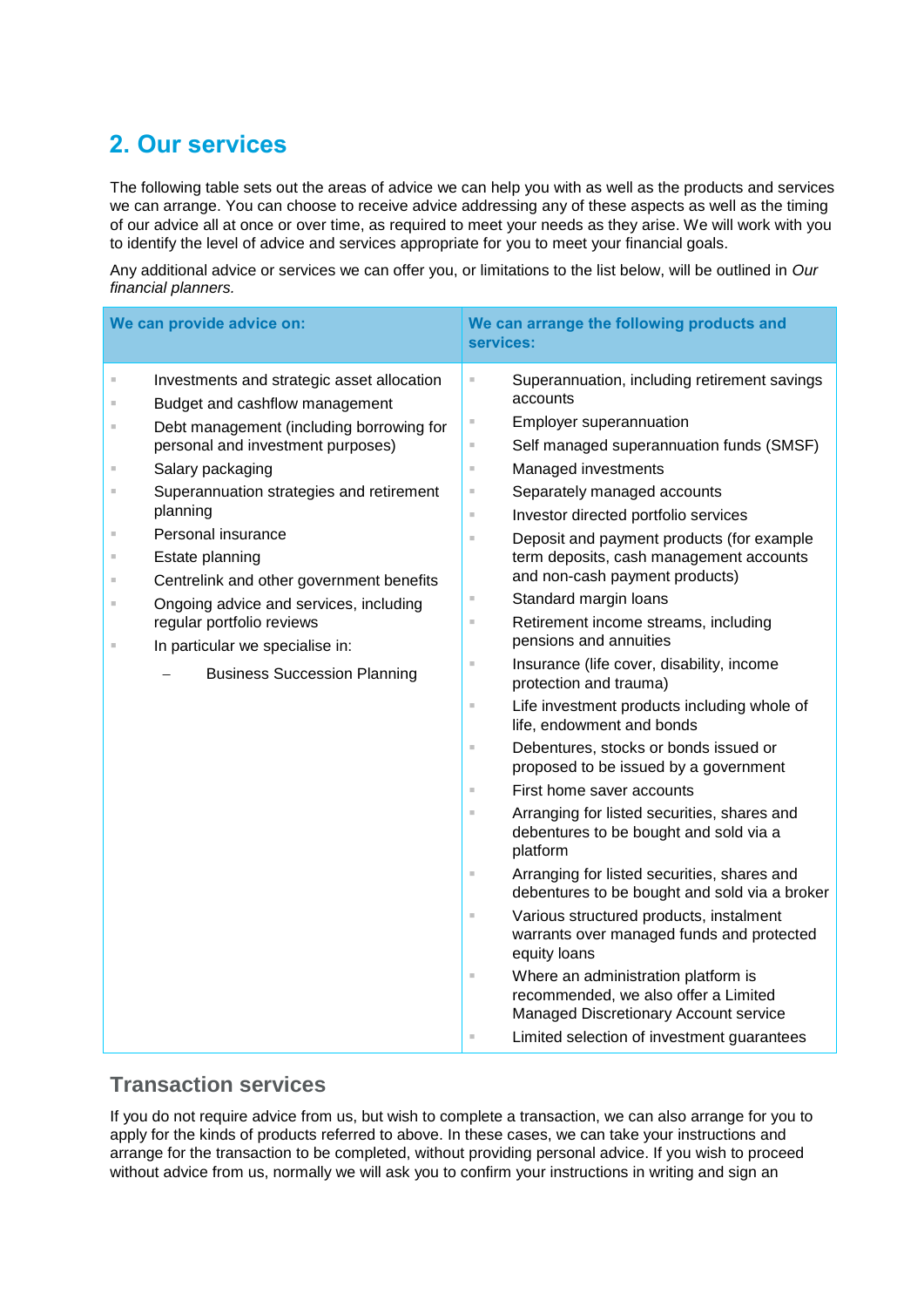acknowledgement form. You can ask us for a copy of the form at any time. Product transactions can only be completed on those products where we are authorised by AMP Financial Planning.

## **Using our services**

We will work with you to agree what advice and services we will provide and when and how often we will provide them.

Where you agree to ongoing advice and services, the details will be documented and provided to you. This includes the frequency of contact between us, service standards that may apply, any ongoing fee arrangements and how the service can be terminated.

If at any time you wish to terminate your relationship with us, please contact us using the details shown in this Guide.

## **How you can give us instructions about your financial products**

You can contact us directly with any instructions relating to your financial products. This includes giving us instructions by telephone, mail or email. We can only accept your instructions via email once you have signed an authority form.

## **Providing information to us**

To develop a successful financial strategy, including recommending suitable products which will meet your needs, we need to consider your personal circumstances and financial goals. We will ask you for information about your financial situation when we meet with you.

You have the right not to provide us with personal information. However, without this information, or if it is inaccurate, the advice you receive may not be appropriate for your needs, objectives and financial situation.

It is also important that you keep us up to date by informing us of any changes in your circumstances so we are able to determine if our advice continues to be appropriate.

## **Our approach to selecting products**

To implement our advice, we will only recommend quality products and services that are suitable for you.

AMP Financial Planning has produced an approved products and services list, which includes products promoted or issued by AMP companies. A diversified selection of approved fund managers is accessible through investment products on the list. AMP Financial Planning periodically reviews these products to ensure that they remain competitive with similar products which address similar client needs and objectives. Generally, we recommend products which are on the approved products and services list. However, if appropriate for your needs, we may, subject to AMP Financial Planning's approval, recommend other products.

We can provide you with a copy of the approved products and services list if you request.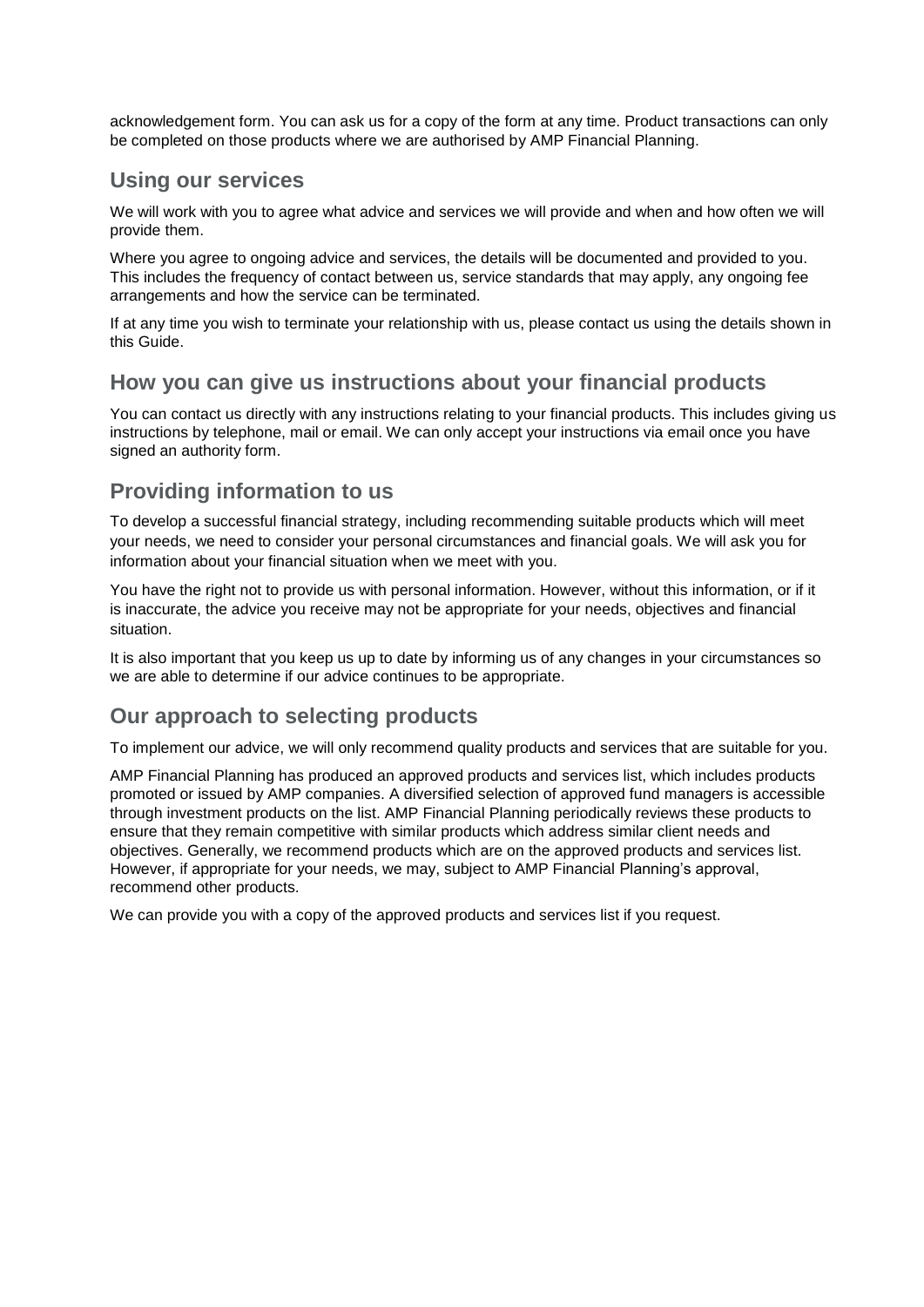## **3. Our financial planners**

### **About Gary Powell**

| <b>Authorised</b><br>representative number: | 249625                                                                                         |
|---------------------------------------------|------------------------------------------------------------------------------------------------|
| <b>Credit representative</b><br>number:     | 372303                                                                                         |
| <b>Qualifications:</b>                      | CERTIFIED FINANCIAL<br>PLANNER™ Practitioner                                                   |
| <b>Memberships:</b>                         | Financial Planning<br>Association of Australia<br><b>AMP Financial Planners</b><br>Association |
| Phone:                                      | 08 6436 0000                                                                                   |
| Email:                                      | advice@interwest.com.au                                                                        |

#### **The advice and services I can provide you**

With the exception of any services listed below, I am authorised to provide the services as outlined in the *Our services* section of this Guide.

I am a credit representative of AMP Financial Planning and am authorised to provide credit advice regarding how to structure debt, suitability of existing loan structures and repayment options. If you require advice involving mortgages or other lending products, I can refer you to an Accredited Mortgage **Consultant** 

### **How I am paid**

I am an employee, a director and shareholder of Interwest Financial Services Pty Ltd and as such receive a salary plus dividends from Interwest Financial Services Pty Ltd.

### **My other business activities and relationships**

In addition to the activities I conduct with AMP Financial PlanningI participate in the following activities and have the following associations. AMP Financial Planning has no involvement in these activities and is not responsible for any activities relating to these businesses. These businesses are my private concern and I do not act as a representative of AMP Financial Planning when conducting activities relating to them.

- -I own a general insurance agency with Resilium Pty Ltd, which holds Australian Financial Services License No. 232703, ABN 40 098 080 810 and Ausure Pty Ltd t/as Ausure Insurance Brokers, which holds Australian Financial Services License No. 238433, ABN 94 096 971 854. This business is managed for me by Interwest General Insurance Services Pty Ltd ABN 80 069 979 362, ASIC Authorised Representative No 252077, and a fee is paid to me by Interwest General Insurance Services Pty Ltd based on profitability.
- -Where Interwest General Insurance Services Pty Ltd provides advice or deals in Resilium Pty Ltd and Ausure Pty Ltd t/as Ausure Insurance Brokers products, then Interwest General Insurance Services Pty Ltd is acting solely on behalf of Resilium Pty Ltd and Ausure Pty Ltd t/as Ausure Insurance Brokers and not AMP Financial Planning. If Interwest General Insurance Services provides advice or deals in Resilium Pty Ltd and Ausure Pty Ltd t/as Ausure Insurance Brokers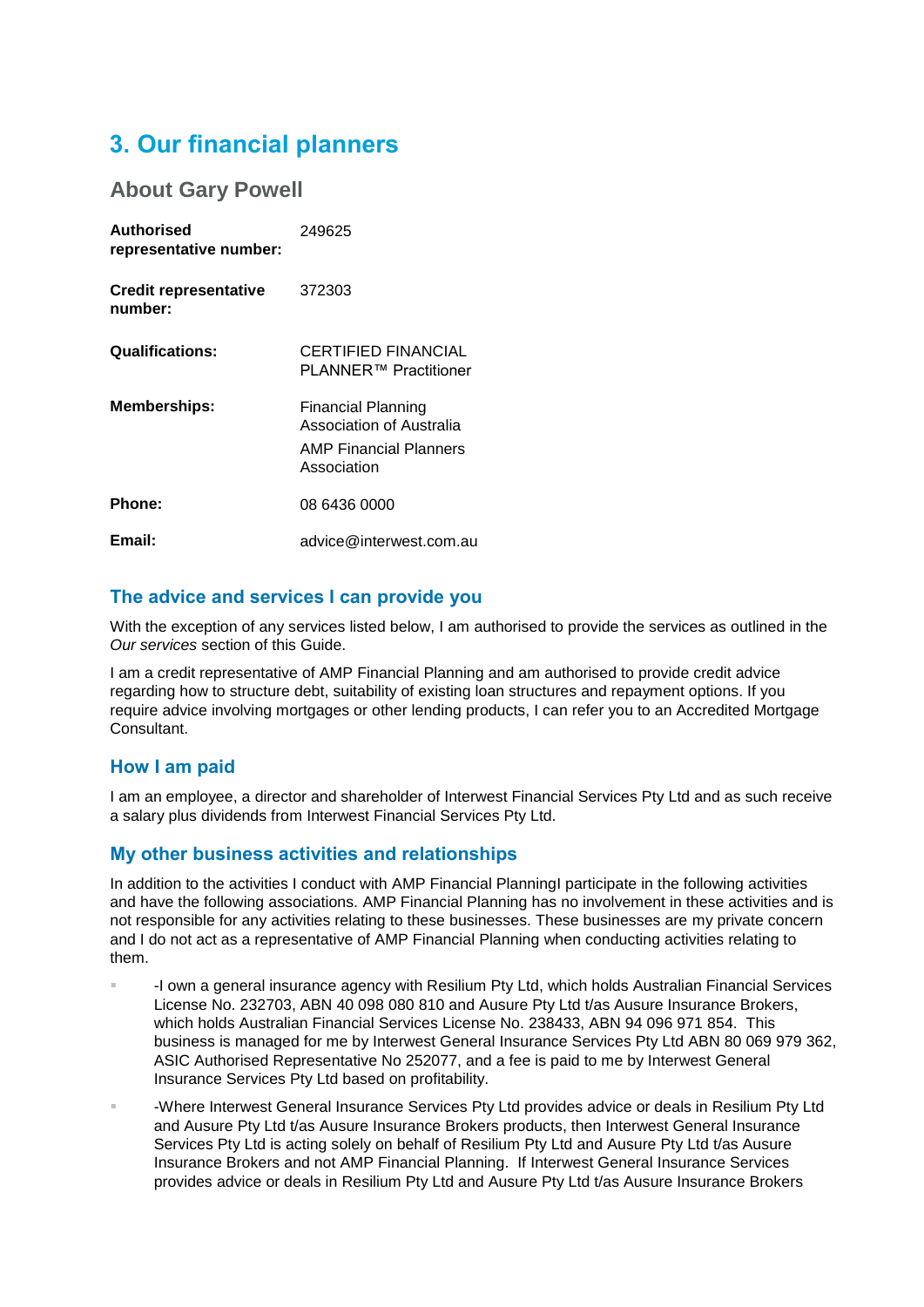products, they will provide you with a Financial Services Guide issued by Resilium Pty Ltd and Ausure Pty Ltd t/as Ausure Insurance Brokers which will detail the financial services they are authorised to provide on behalf of Resilium Pty Ltd and Ausure Pty Ltd t/as Ausure Insurance Brokers.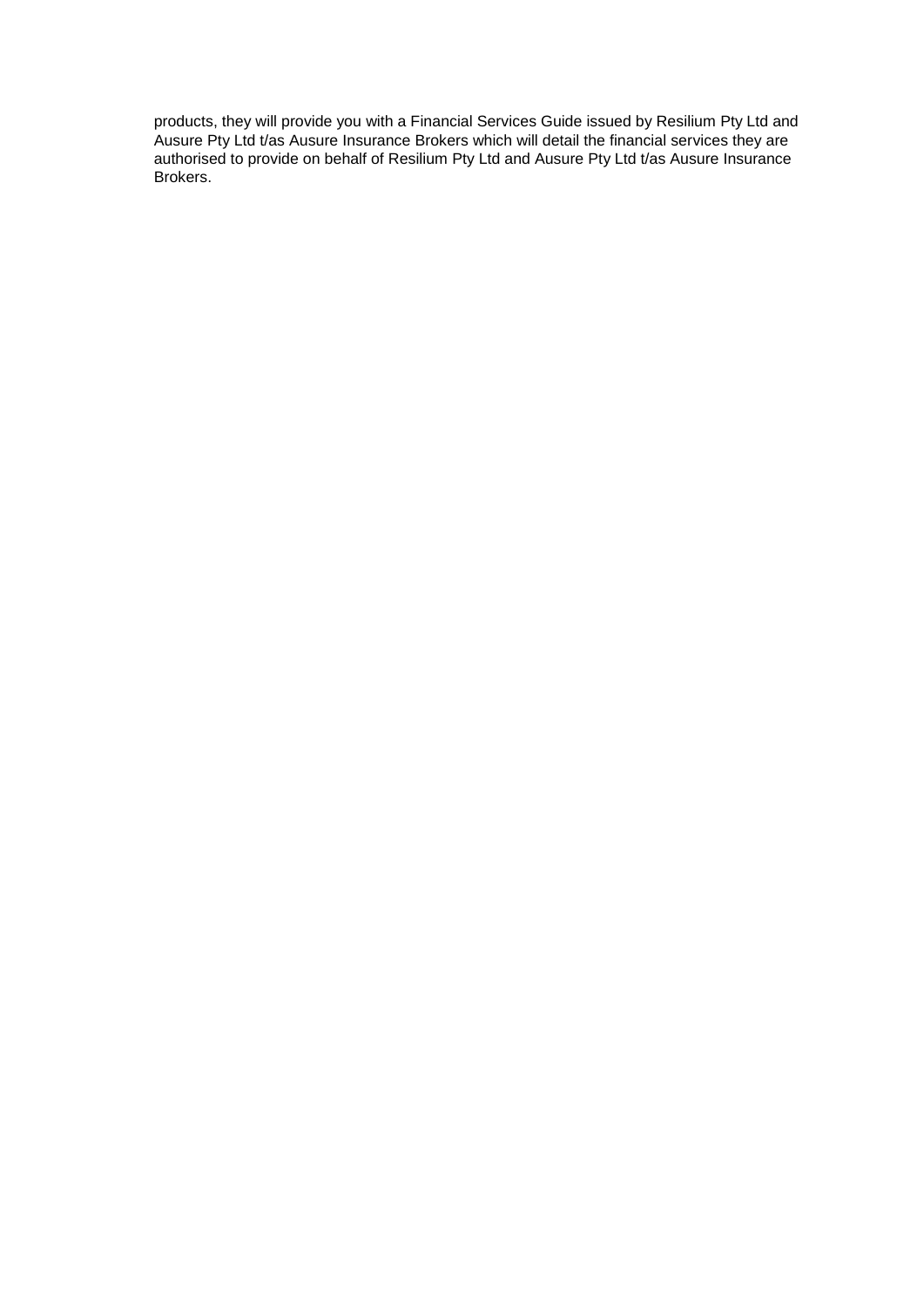## **About Boyd Wrightson**

| Authorised<br>representative number:    | 249665                                                                                  |
|-----------------------------------------|-----------------------------------------------------------------------------------------|
| <b>Credit representative</b><br>number: | 370988                                                                                  |
| <b>Qualifications:</b>                  | <b>CERTIFIED FINANCIAL</b><br>PLANNER™ Practitioner                                     |
| <b>Memberships:</b>                     | Financial Planning<br>Association of Australia<br>AMP Financial Planners<br>Association |
| Phone:                                  | 08 6436 0000                                                                            |
| Email:                                  | advice@interwest.com.au                                                                 |

#### **The advice and services I can provide you**

With the exception of any services listed below, I am authorised to provide the services as outlined in the *Our services* section of this Guide.

I am a credit representative of AMP Financial Planning and am authorised to provide credit advice regarding how to structure debt, suitability of existing loan structures and repayment options. If you require advice involving mortgages or other lending products, I can refer you to an Accredited Mortgage **Consultant** 

#### **How I am paid**

I am an employee of Interwest Financial Services Pty Ltd and as such receive a salary from Interwest Financial Services Pty Ltd.

#### **My other business activities and relationships**

In addition to the activities I conduct with AMP Financial PlanningI participate in the following activities and have the following associations. AMP Financial Planning has no involvement in these activities and is not responsible for any activities relating to these businesses. These businesses are my private concern and I do not act as a representative of AMP Financial Planning when conducting activities relating to them.

- I am also a director of Boyd Wrightson Pty Ltd ATF D.B Wrightson Family Trust which is a shareholder of Interwest General Insurance Services Pty Ltd ABN 80 069 979 362, ASIC Authorised Representative No 252077. Boyd Wrightson Pty Ltd ATF D.B Wrightson Family Trust receives profit distributions from this business. Interwest General Insurance Services Pty Ltd is an Authorised Representative for Resilium Pty Ltd ABN 40 098 080 810, which holds Australian Financial Services License No 232703 and Ausure Pty Ltd t/as Ausure Insurance Brokers ABN 94 096 971 854, which holds Australian Financial Services License No 238433. When advice is provided by Interwest General Insurance Services Pty Ltd you will receive a Financial Services Guide issued by Resilium Pty Ltd and Ausure Pty Ltd t/as Ausure Insurance Brokers.
- Where Interwest General Insurance Services Pty Ltd provides advice or deals in Resilium Pty Ltd and Ausure Pty Ltd t/as Ausure Insurance Brokers products, then Interwest General Insurance Services Pty Ltd is acting solely on behalf of Resilium Pty Ltd and Ausure Pty Ltd t/as Ausure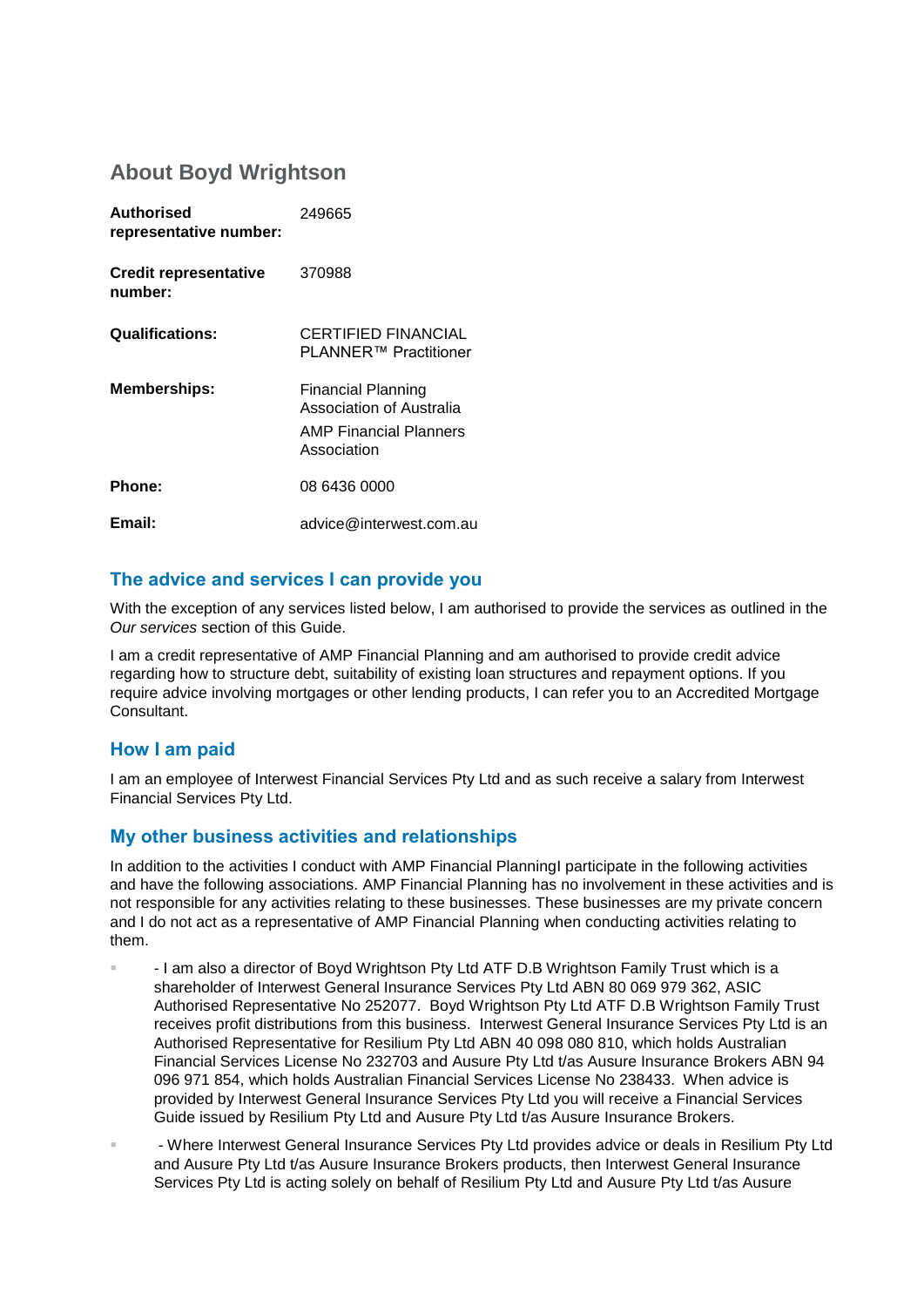Insurance Brokers and not AMP Financial Planning. If Interwest General Insurance Services provides advice or deals in Resilium Pty Ltd and Ausure Pty Ltd t/as Ausure Insurance Brokers products, they will provide you with a Financial Services Guide issued by Resilium Pty Ltd and Ausure Pty Ltd t/as Ausure Insurance Brokers which will detail the financial services they are authorised to provide on behalf of Resilium Pty Ltd and Ausure Pty Ltd t/as Ausure Insurance Brokers.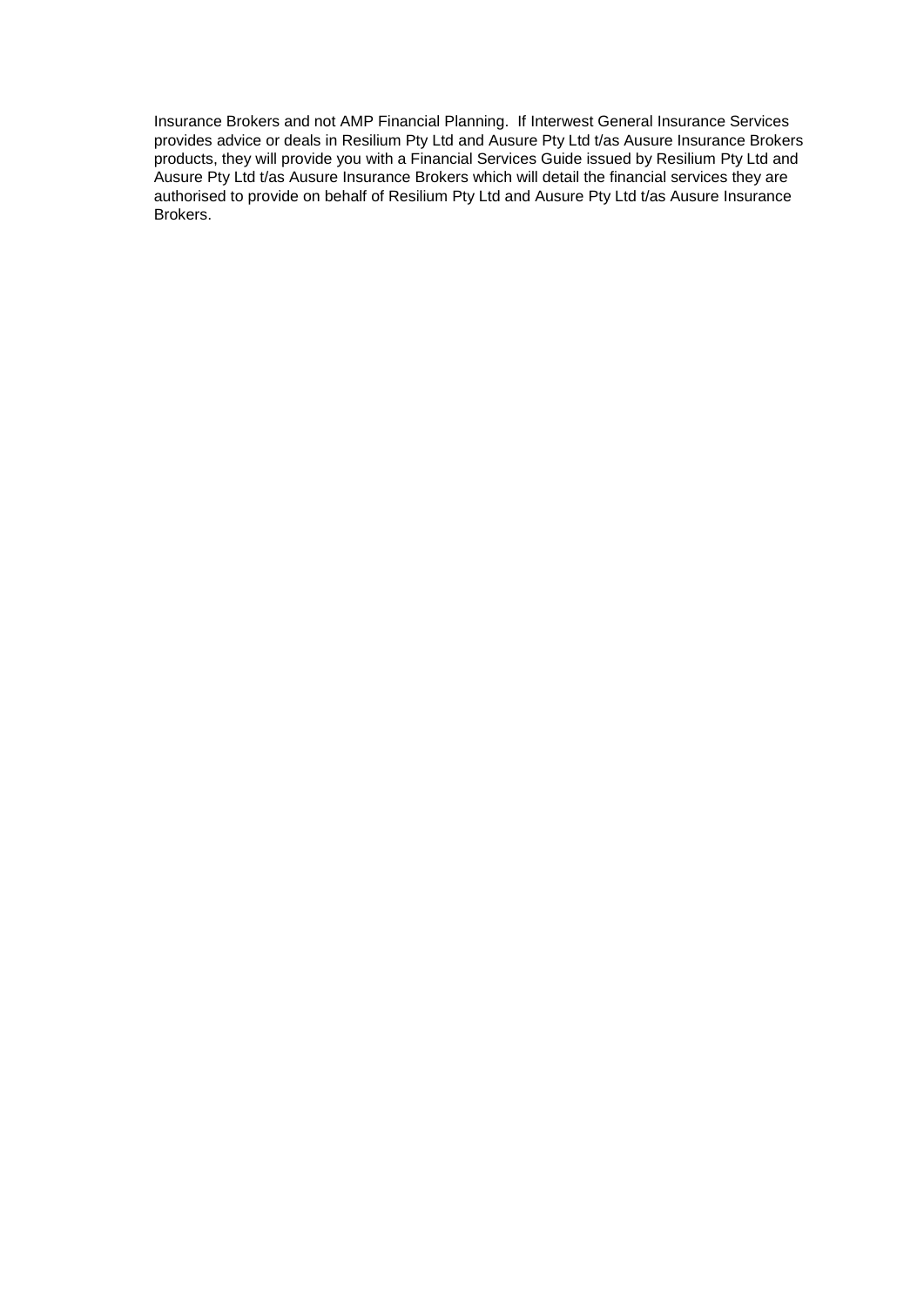## **About Benjamin Walker**

| <b>Authorised</b><br>representative number: | 310392                                                                                          |
|---------------------------------------------|-------------------------------------------------------------------------------------------------|
| <b>Credit representative</b><br>number:     | 371809                                                                                          |
| <b>Qualifications:</b>                      | Advanced Diploma of<br><b>Financial Services (Financial</b><br>Planning)<br>Bachelor of Science |
| <b>Memberships:</b>                         | Financial Planning<br>Association of Australia<br><b>AMP Financial Planners</b><br>Association  |
| <b>Phone:</b>                               | 08 6436 0000                                                                                    |
| Email:                                      | advice@interwest.com.au                                                                         |

### **The advice and services I can provide you**

With the exception of any services listed below, I am authorised to provide the services as outlined in the *Our services* section of this Guide.

I am a credit representative of AMP Financial Planning and am authorised to provide credit advice regarding how to structure debt, suitability of existing loan structures and repayment options. If you require advice involving mortgages or other lending products, I can refer you to an Accredited Mortgage Consultant.

#### **How I am paid**

I am an employee, a director and shareholder of Interwest Financial Services and as such receive a salary plus dividends from Interwest Financial Services Pty Ltd.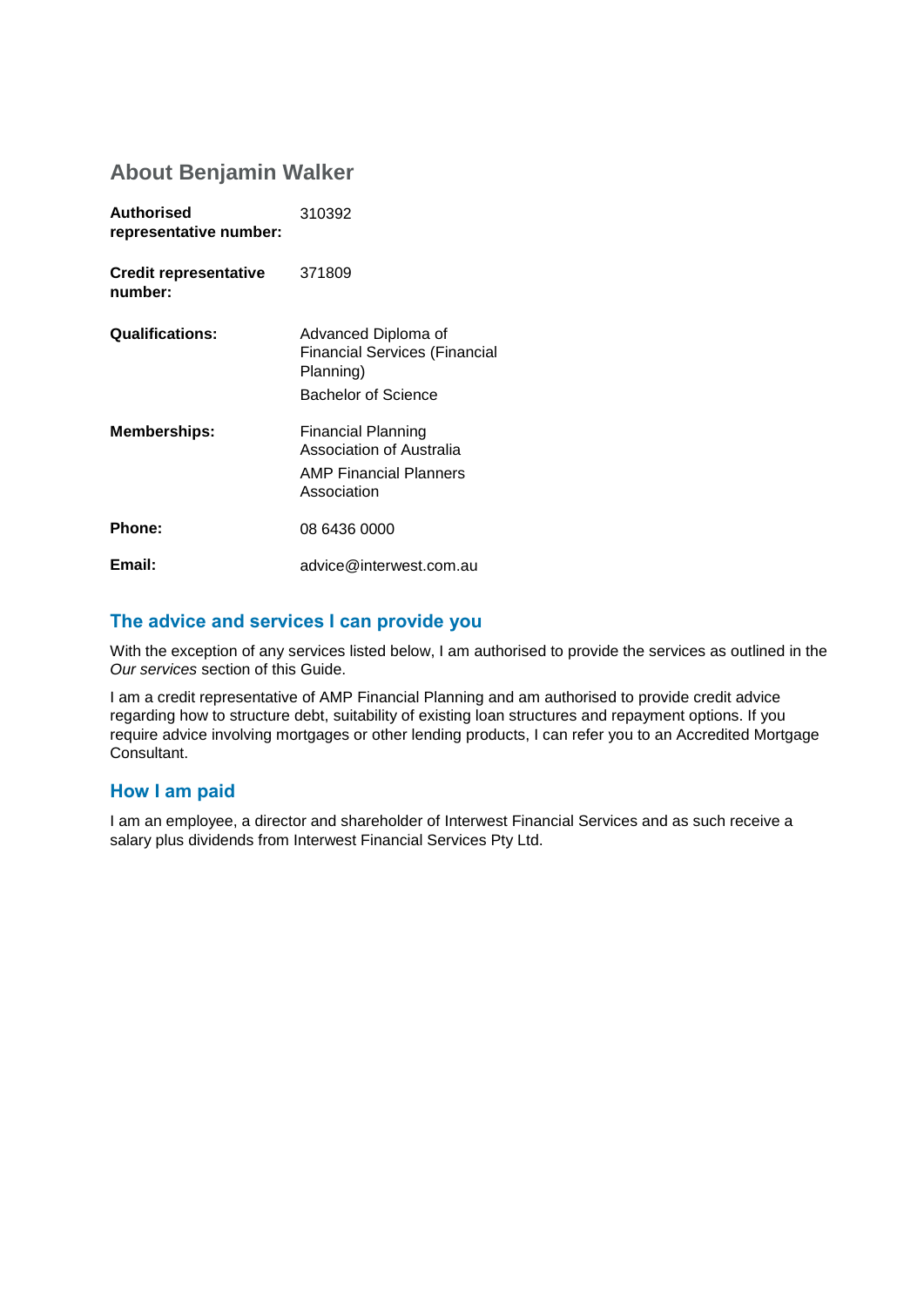## **About David Wrightson**

| <b>Authorised</b><br>representative number: | 336681                                                                                                                                 |
|---------------------------------------------|----------------------------------------------------------------------------------------------------------------------------------------|
| <b>Credit representative</b><br>number:     | 380985                                                                                                                                 |
| <b>Qualifications:</b>                      | <b>CERTIFIED FINANCIAL</b><br>PLANNER™ Professional<br>Graduate Diploma in<br><b>Financial Planning</b><br><b>Bachelor of Commerce</b> |
| <b>Memberships:</b>                         | Financial Planning<br>Association of Australia<br>AMP Financial Planners<br>Association                                                |
| Phone:                                      | 08 6436 0000                                                                                                                           |
| Email:                                      | advice@interwest.com.au                                                                                                                |

### **The advice and services I can provide you**

With the exception of any services listed below, I am authorised to provide the services as outlined in the *Our services* section of this Guide.

I am a credit representative of AMP Financial Planning and am authorised to provide credit advice regarding how to structure debt, suitability of existing loan structures and repayment options. If you require advice involving mortgages or other lending products, I can refer you to an Accredited Mortgage Consultant.

### **How I am paid**

I am an employee, a director and shareholder of Interwest Financial Services Pty Ltd and as such receive a salary plus dividends from Interwest Financial Services Pty Ltd.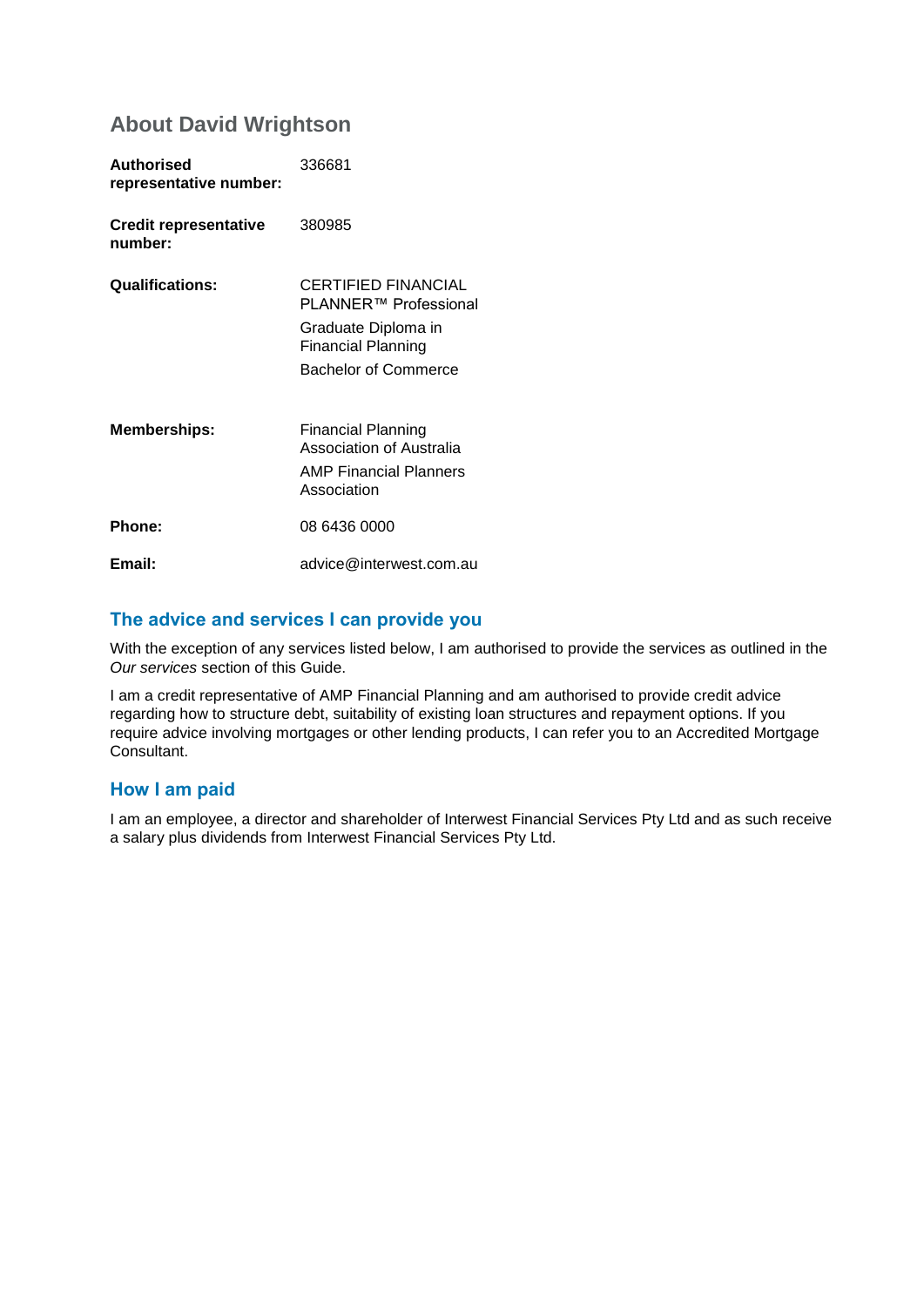## **About Andy Van Geyzel**

| Authorised<br>representative number:    | 429366                                                                               |
|-----------------------------------------|--------------------------------------------------------------------------------------|
| <b>Credit representative</b><br>number: | 429367                                                                               |
| <b>Qualifications:</b>                  | Diploma of Financial Services<br>(Financial Planning)<br><b>Bachelor of Business</b> |
| <b>Memberships:</b>                     | <b>AMP Financial Planners</b><br>Association                                         |
| Phone:                                  | 08 6436 0000                                                                         |
| Email:                                  | advice@interwest.com.au                                                              |

#### **The advice and services I can provide you**

With the exception of any services listed below, I am authorised to provide the services as outlined in the *Our services* section of this Guide.

- Self managed superannuation funds (SMSF)
- **Standard margin loans**

I am a credit representative of AMP Financial Planning and am authorised to provide credit advice regarding how to structure debt, suitability of existing loan structures and repayment options. If you require advice involving mortgages or other lending products, I can refer you to an Accredited Mortgage Consultant.

#### **How I am paid**

I am an employee of Interwest Financial Services Pty Ltd and as such receive a salary plus up to 100% of all commissions and service fees received for all new business that I introduce to the practice from Interwest Financial Services Pty Ltd.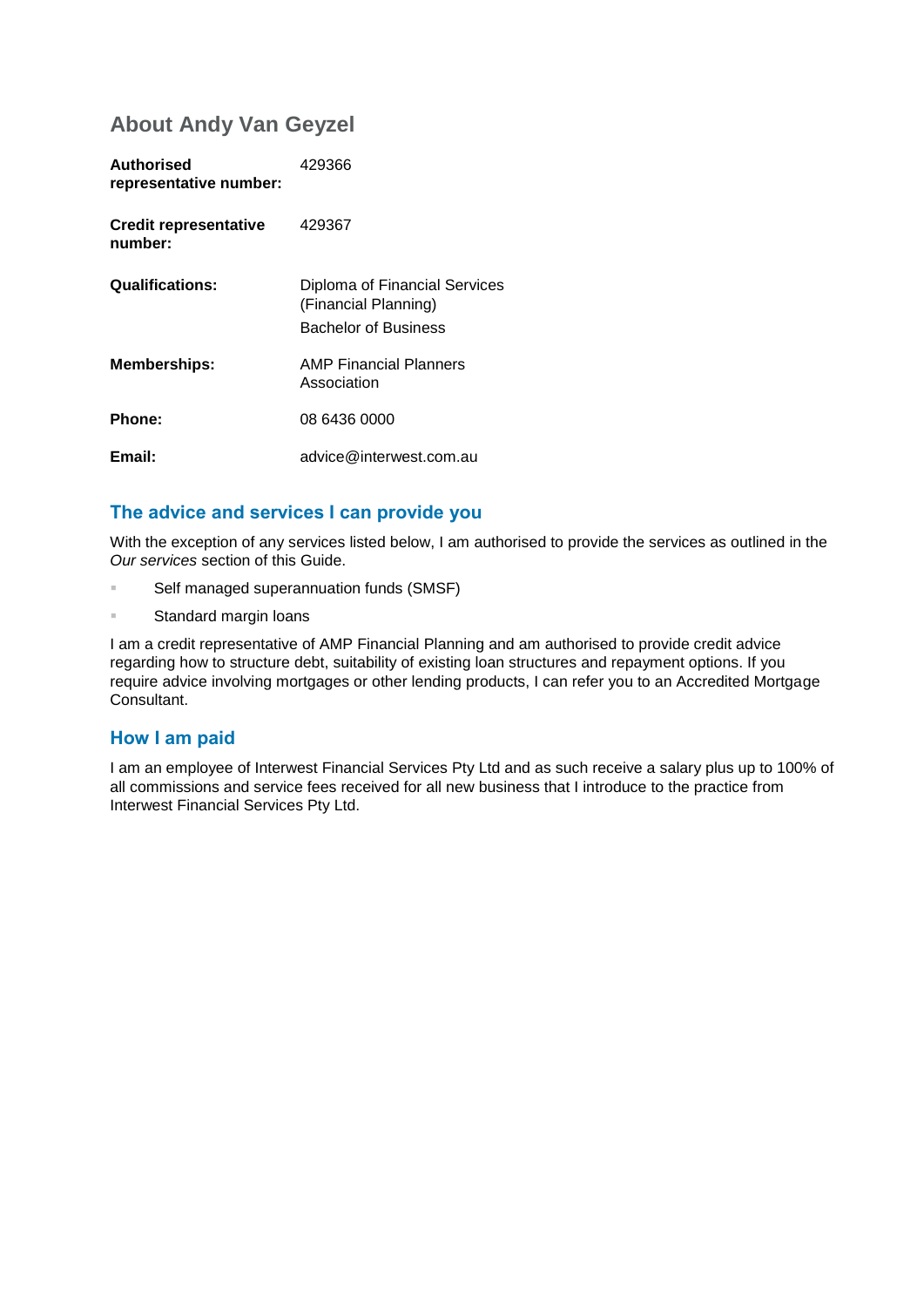## **About Tom Statham**

| Authorised<br>representative number:    | 433354                                                                         |
|-----------------------------------------|--------------------------------------------------------------------------------|
| <b>Credit representative</b><br>number: | 452529                                                                         |
| <b>Qualifications:</b>                  | Diploma of Financial Services<br>(Financial Planning)<br>Bachelor of Economics |
| <b>Memberships:</b>                     | <b>AMP Financial Planners</b><br>Association                                   |
| Phone:                                  | 08 6436 0000                                                                   |
| Email:                                  | advice@interwest.com.au                                                        |

### **The advice and services I can provide you**

With the exception of any services listed below, I am authorised to provide the services as outlined in the *Our services* section of this Guide.

- Self-managed superannuation funds (SMSF)
- **Standard margin loans**
- **Investor directed portfolio services**

I am a credit representative of AMP Financial Planning and am authorised to provide credit advice regarding how to structure debt, suitability of existing loan structures and repayment options. If you require advice involving mortgages or other lending products, I can refer you to an Accredited Mortgage Consultant.

#### **How I am paid**

I am an employee of Interwest Financial Services Pty Ltd and as such receive a salary plus up to 100% of all commissions and service fees received for all new business that I introduce to the practice from Interwest Financial Services Pty Ltd.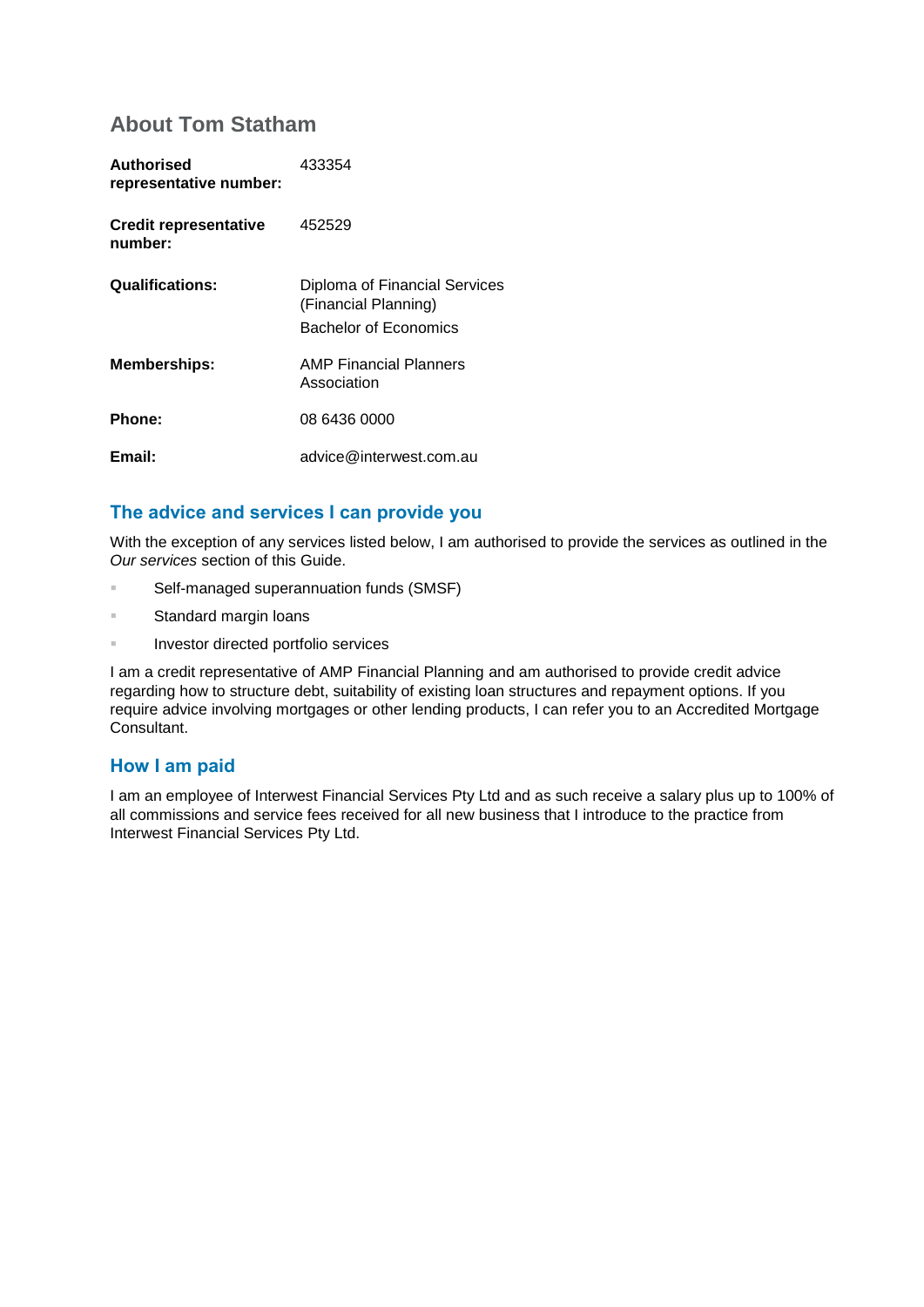## **4. Our relationships and who we represent**

## **Our relationships**

It is important for you to understand our relationships with other service providers so you can decide on the services you wish to use.

## **Referral arrangements with other service providers**

### **Payments for referrals**

We may receive payments to refer you to other service providers. These amounts do not involve additional costs and will be disclosed in your statement of advice. Where you have been referred to us by someone else we may pay them a fee, commission or some other benefit in relation to that referral.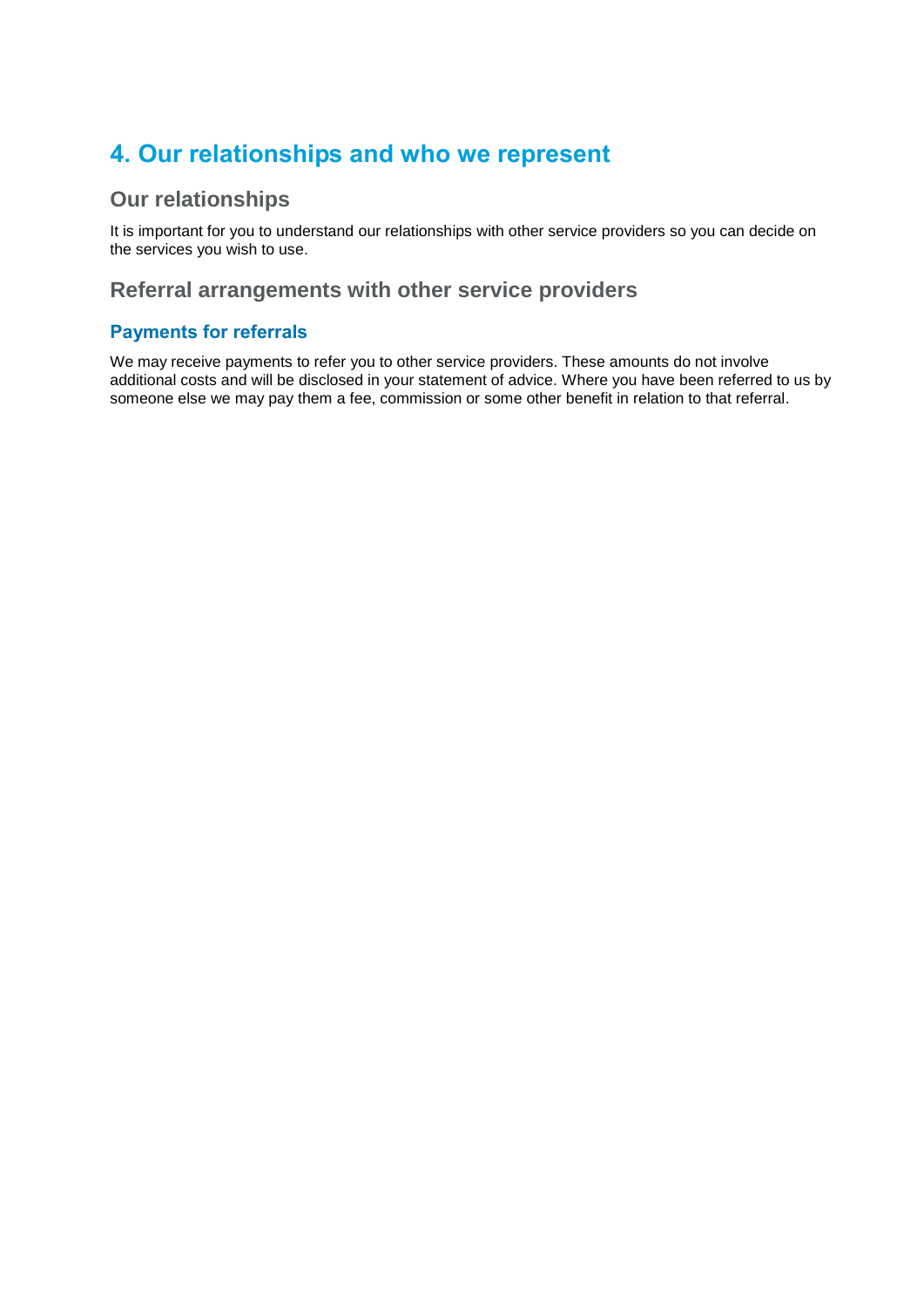## **5. Working with AMP Financial Planning**

## **How we work with AMP Financial Planning**

We are a privately owned and managed business. Our practice and the representative(s) listed in this Guide provide services to you as authorised representative(s) of AMP Financial Planning Pty Limited.

AMP is one of Australia's largest and most established financial services organisations. AMP Financial Planning, stands behind the advice and services we provide.

AMP Financial Planning holds an Australian Financial Services Licence and Australian Credit Licence (No. 232706) and;

- has authorised the distribution of this Guide
- has authorised us to provide the advice and other services set out in this Guide
- is responsible for the services we provide
- is a Professional Partner of the Financial Planning Association of Australia

Together with AMP Financial Planning, we act on your behalf when providing advice and services to you.

#### **Contact details**

AMP Financial Planning Pty Limited ABN 89 051 208 327

33 Alfred Street Sydney NSW 2000 Phone: 133 888 [www.amp.com.au](http://www.amp.com.au/)

## **AMP Financial Planning's relationship with AMP companies**

AMP Financial Planning is a member of the AMP group of companies, a wealth management business operating in Australia and New Zealand. AMP Limited is listed on the Australian Stock Exchange. AMP Financial Planning is related to, or has a substantial shareholding in the following companies, whose products or services we may recommend to you:

| ×  | <b>AMP Bank Limited</b>                                    | ш  | <b>AMP Capital Investors Limited</b>                           |
|----|------------------------------------------------------------|----|----------------------------------------------------------------|
| m. | AMP Life Limited                                           | u. | <b>AMP Superannuation Limited</b>                              |
| ×  | National Mutual Funds Management Limited                   |    | The National Mutual Life Association of<br>Australasia Limited |
| ×  | Cavendish Superannuation Pty Ltd                           | u. | AMP Capital Funds Management Limited                           |
| ш  | Australian Securities Administration<br>Management Limited | ш  | <b>Multiport Pty Ltd</b>                                       |
| ш  | Super IQ Pty Ltd (49% interest held by AMP<br>Group)       |    |                                                                |
| ш  | ipac asset management limited                              | ш  | <b>NMMT</b> Limited                                            |
|    |                                                            |    |                                                                |

N.M. Superannuation Pty Ltd

If we recommend a product or service issued by an AMP Group company, they will benefit from our recommendation by receiving product, administration and/or investment fees, as well as fees paid by fund managers to distribute their product. These fees are disclosed in the relevant product disclosure statement or other disclosure document.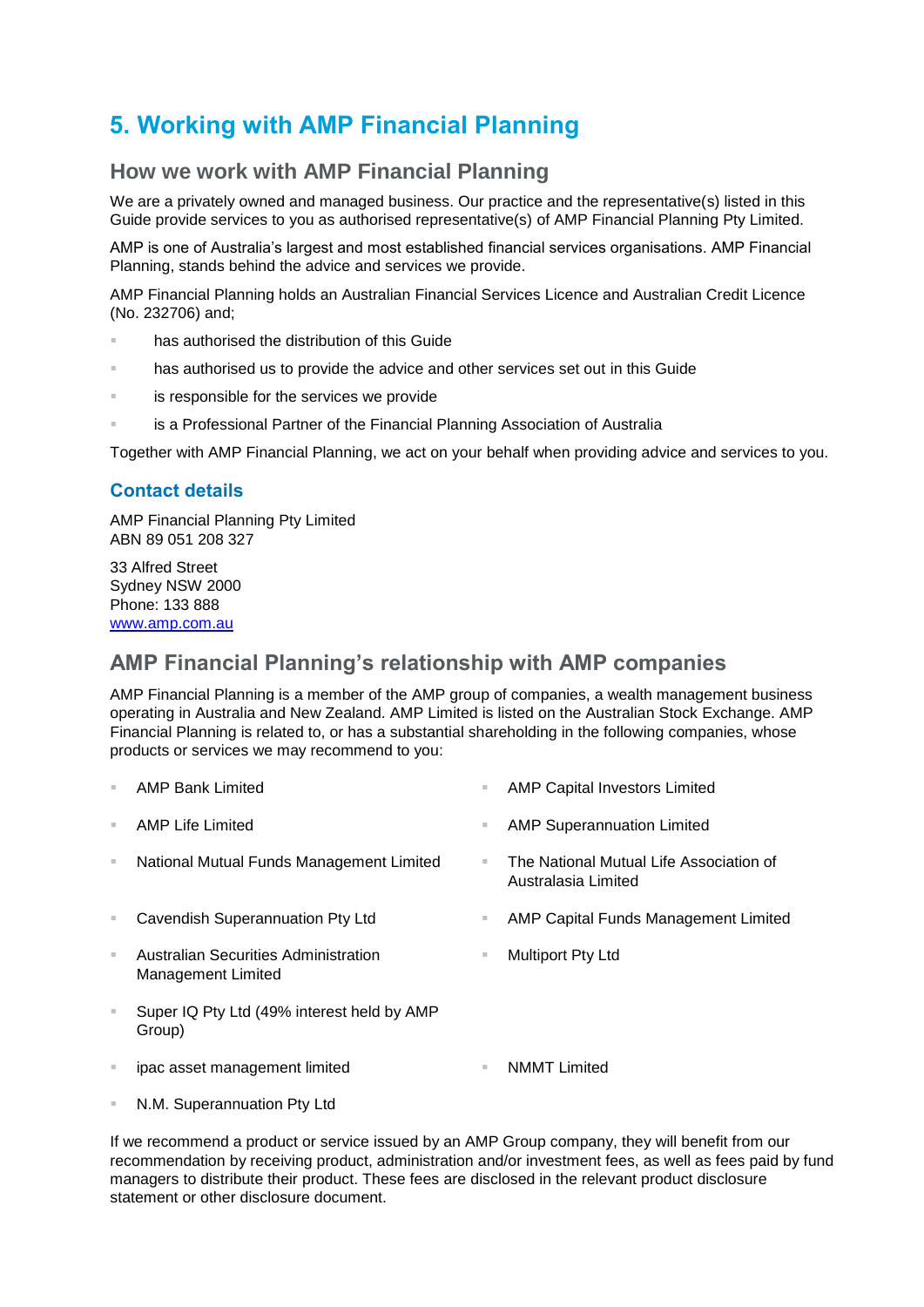AMP companies which issue products may also receive payments from fund managers for the inclusion and distribution of the relevant fund manager's investment options through products manufactured by AMP companies. These services and payments are included in the fees shown in the relevant product disclosure statement for the products.

Authorised representatives and staff may hold shares in AMP Limited, the ultimate holding company of the AMP Group which is listed on the Australian Securities Exchange. The share price of AMP Limited may be affected favourably by the sale of products issued by the product issuers listed in this document.

## **AMP Financial Planning's relationships with other companies**

Issuers of products do not pay to be included on the approved products and services list, however product issuers or service providers that have been selected for inclusion may pay AMP Services Limited a fixed annual fee of up to \$22,000 (including GST). This fee assists with the costs of distribution support provided by AMP Services Limited and its representatives.

Product issuers may also make payments to AMP Services Limited as follows:

- For investment products and loan products, up to 0.33%\* pa of funds under administration, the balance of the cash account or the total loan value outstanding.
- For insurance products, up to 10%\* of the total premium paid. \* includes GST

The payments are usually made quarterly and are generally less any fixed fee that has been paid. Since this amount is calculated in the future, we cannot provide an exact figure at this point. However as an example, if:

- Total funds under administration for a particular investment product is \$10 million with a nil fixed fee component, the issuer would pay AMP Services Limited \$33,000 annually.
- Total premiums for insurance products are \$1 million, the insurer would pay AMP Services Limited up to \$100,000 annually.

From time to time, product issuers have access to AMP Financial Planning and its authorised representatives to advertise or give training on their products. Product issuers may contribute to the cost of attendance of AMP Financial Planning employees and authorised representatives at certain educational, professional development and other events on a public or restricted basis.

Our practice does not receive any part of these payments received by AMP Financial Planning.

### **WealthView eWRAP and PortfolioCare administration services**

The range of WealthView and PortfolioCare administration services are issued by companies in the AMP Group. These companies have an agreement with Asgard Capital Management Limited (Asgard) under which Asgard administers the WealthView eWRAP and *Portfolio*Care administration services in addition to administration and support services also provided by AMP companies.

If you access a product in the WealthView eWRAP or *Portfolio*Care range, then administration and, where applicable, custodial share and trustee fees are deducted from your account. These fees, as set out in the product disclosure statement or IDPS Guide, are paid to AMP Financial Planning after deduction of expenses for administration and support services described above.

A full description of the fees is in the relevant product disclosure statement or IDPS guide for the relevant service. Our practice does not receive any part of these payments.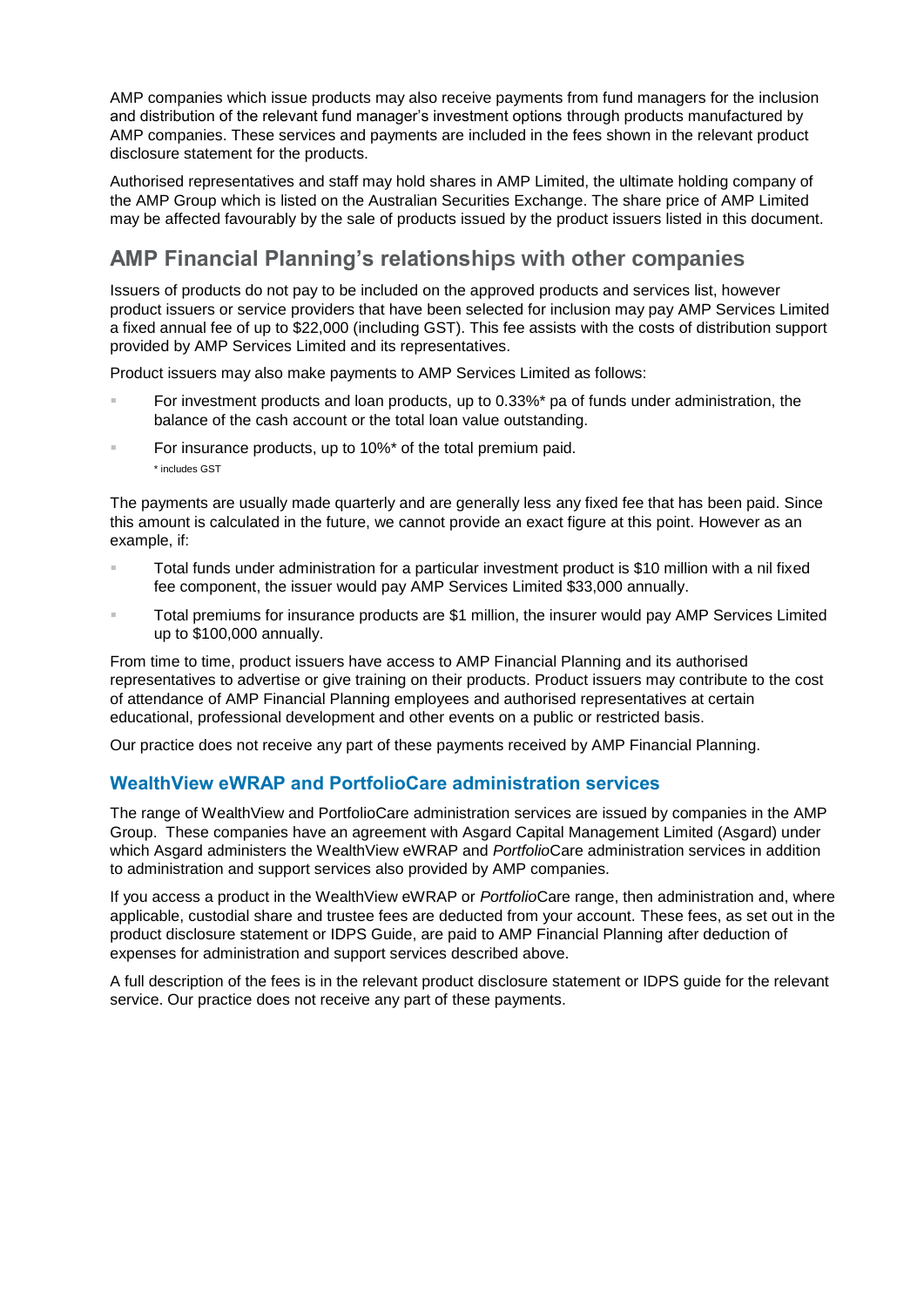## **6. Paying for the services we provide**

Our preferred method of payment is by an agreed fee. We will negotiate and agree fees and payment options with you prior to providing our advice and services. You will therefore know the services to be provided to you and what they will cost, before any services commence. If we are the servicing planner for your employer, we will agree any advice fee with your employer and disclose this to you.

The actual costs will normally be shown in writing to you. You can ask us for details of the remuneration or other benefits at any time before implementation is completed.

You may choose to pay fees directly to AMP Financial Planning or where possible, they may be deducted from your product.

### **Our fees**

The fees charged for our advice and services may be based on:

- A set dollar amount that is agreed between you and us and invoiced directly to you.
- A set dollar amount or percentage-based fee that is agreed between you and us and paid via your product.

Our agreed advice fees may include charges for:

- Initial advice
- **Congoing advice**

For more information on our service fees, please see our Schedule of Fees attached or available on request. Please note that for services in relation to insurance, banking deposit products, some loan products and older investment products, commissions may be paid by the product provider as follows:

- Initial commission a percentage of the value of your investment contributions, loan balance or insurance premiums, and
- Ongoing commission a percentage of the value of your investment balance, outstanding loan amount or premiums, usually calculated at the end of each month in which you hold the investment or loan, or on renewal of insurance products.

All fees and commissions will be paid directly to AMP Financial Planning as the licensee, on our behalf. They retain a percentage to cover their costs and the balance is passed on to us. The percentage is determined annually, based on a number of factors, including our business revenue for the prior year.

### **Other benefits we may receive**

### **Benefits from AMP Financial Planning**

In addition to the payments we may receive for our advice and services we may receive other benefits. Benefits can include financial and training assistance, prizes and awards or events in recognition of financial planning excellence and innovation. From time to time AMP Financial Planning may also provide incentives and promotions to authorised representatives. Further details will be disclosed to you when applicable.

We may also receive indirect benefits for example business lunches, tickets to sporting or cultural events, corporate promotional merchandise and other minor benefits.

#### **Development and marketing rewards**

We may qualify for Development and Marketing Allowance (DMA) payments based on our ranking performance relative to other AMP Financial Planning practices. Up to 30% of all AMP Financial Planning practices may qualify for DMA payments.

The DMA payment is based on a percentage of our practice revenue. Our DMA percentage will be set annually and may range from 3% to 12% depending on our ranking and certain compliance factors. Payments are received twice a month.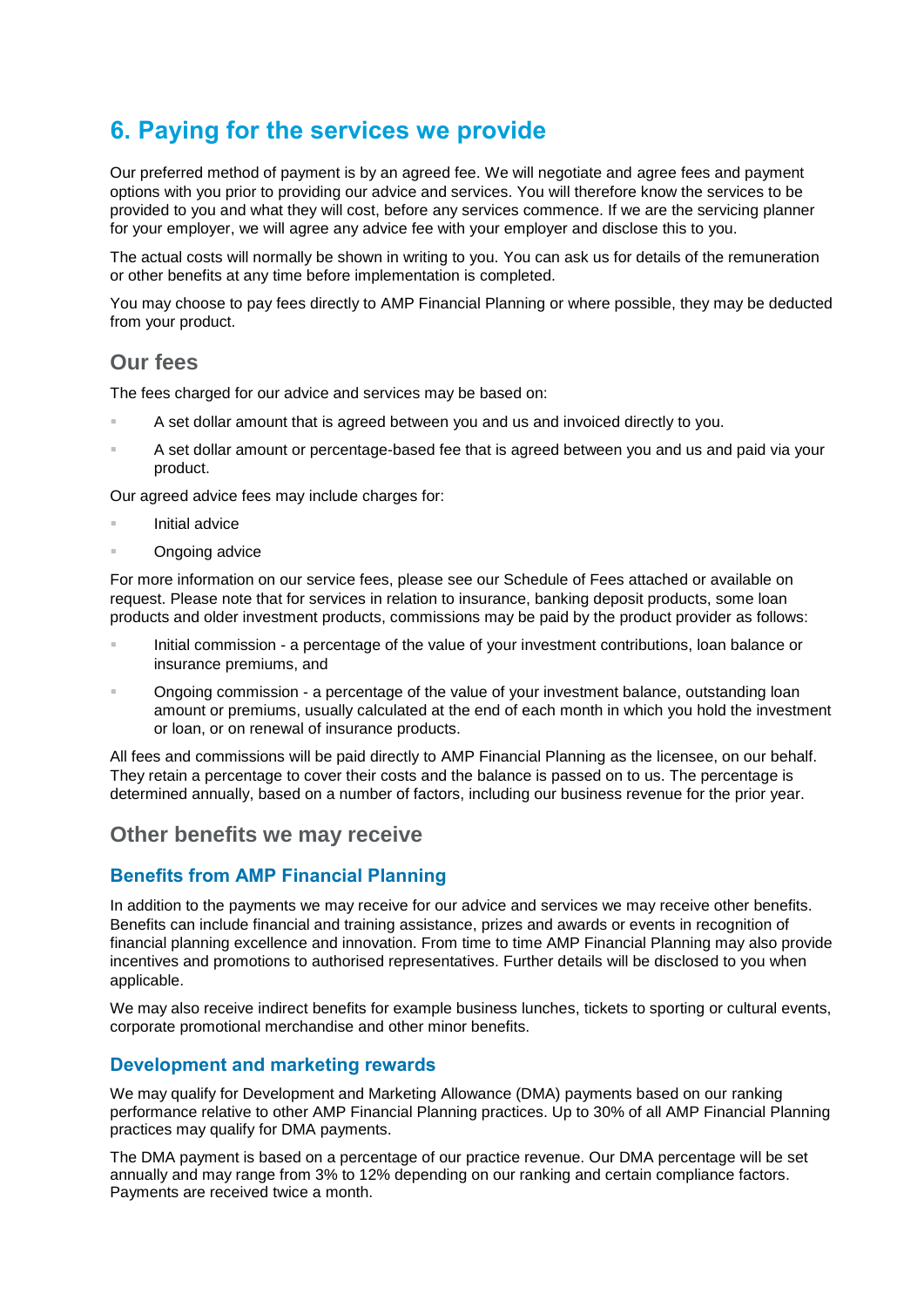For example, if our DMA is set at 3% and our revenue for the payment period was \$8,500, we would receive \$8,500 x 0.03 = \$255. Assuming an average revenue of \$8,500 per payment period, the total DMA allowance received in a year would be  $$255 \times 24 = $6,120$ .

#### **How our performance is ranked**

Ranking of practices is determined yearly by a points system which is a broad measure of the growth of our practice as compared to other practices in the AMP Financial Planning network. The points system is based on a combination of factors such as the quality of our services, compliance, our business goals and our engagement with our clients. Practices with the highest rankings have their results applied to the value of their fee for service revenue and their clients' product holdings, measured over the previous year based on the classes of products or services on the approved products and services list.

#### **Business growth allowance**

All practices qualify for Business Growth Allowance (BGA). The payments are based on our practice revenue.

BGA payments are set at 1% of our practice revenue. Payments are received twice each month. For example, if our practice revenue was \$8,500 in a payment period, we would receive \$8,500 x 0.01 = \$85. Assuming an average revenue of \$8,500 per payment period, the total BGA allowance received in a year would be \$85 x 24 = \$2,040.

#### **Business buy-back option**

If we leave the financial services industry or can no longer appropriately service a selection of our clients, and cannot find a buyer for our business, AMP Financial Planning will either look after our clients or appoint one of its authorised representatives to do so.

If this happens, AMP Financial Planning may buy back our business. The amount will vary depending on a number of factors including, our reason for leaving the financial services industry, the time our business has been established, the annual notional recurring revenue (both actual and any deemed revenue) of our practice and the quality of our previous advice.

#### **Business conferences**

#### **Annual domestic conference**

Usually held every year, AMP Financial Planning subsidises the expenses of authorised representatives and their partners who wish to attend. This benefit is valued up to \$1,200. This value is approximate, and will ultimately depend upon AMP Financial Planning's choice of location.

#### **Overseas conference**

Business conferences are usually held every two years. To qualify, an authorised representative's practice must be one of the highest performing AMP Financial Planning practices and meet certain criteria. The qualifying criteria may vary and is based on the quality of our advice and ranking of our practice within the AMP Financial Planning network (refer to the *Development and marketing rewards* subsection for further information regarding how we are ranked) received by our practice during the qualifying period. Depending on our ranking we may be eligible to send an additional authorised representative.

AMP Financial Planning subsidises the expenses of people who attend the business conference. The value of the benefit for authorised representatives will depend upon the location of the conference, as well as the relative value of the Australian dollar where the conference is being held. As a guide, the benefit is valued at around \$7,900 per authorised representative and \$6,000 for partners. AMP Financial Planning, in its discretion, may offer airfare upgrades to some authorised representatives and their partners valued at around or \$6,000 depending on the chosen airline.

#### **Conference extensions**

AMP Financial Planning rewards individuals who achieve outstanding results consistently over a minimum of 10 years. The qualifying criteria may vary, and is normally based on the quality of our advice and the ranking of our practice within the AMP Financial Planning network (refer to the Development and marketing rewards subsection).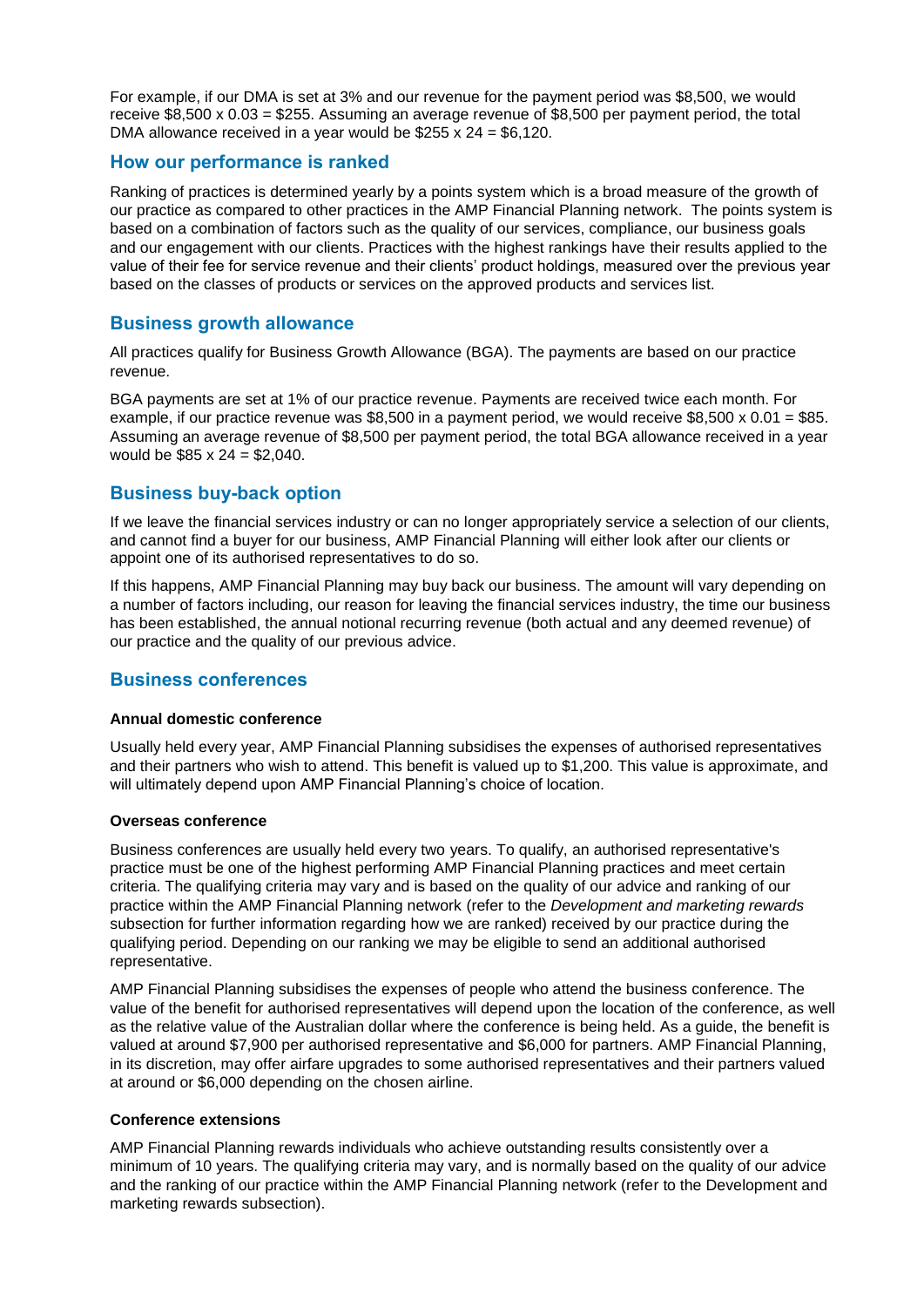Benefits include attendance at additional business conferences, which extend both the annual domestic and the biennial overseas conference. The value of the overseas conference can amount to \$6,000 for the authorised representative and \$3,600 for their partners and is in addition to other benefits received. These values are approximate as they depend on AMP Financial Planning's choice of location.

#### **Other Benefits**

#### **Loans with AMP Bank**

If we take out a practice development loan with AMP Bank, AMP Financial Planning may, as a limited offer, pay a benefit such as the application fees on behalf of the practice.

#### **Other additional benefits**

Mentoring Allowance

Interwest Financial Services receives a mentoring allowance of \$40,000 over 4 years for every new planner recruited to the practice.

These are paid to the practice twice each month

This does not include:

- \* general benefits e.g. lunches, tickets etc.
- \* development and marketing allowance
- \* business growth allowance
- \* business buy back option
- \* business conferences, including Amicus Club

#### **Indirect benefits from product issuers**

We may receive indirect benefits from product issuers for the services we provide you in relation to their products. Alternatively, these benefits may be paid to AMP Financial Planning who may pay a proportion to us. This may include product and service discounts provided to employees and authorised representatives of the practice as a result of our, or AMP Financial Planning's, relationship with these providers.

Any other benefits we will be disclosed in our written advice.

We may receive non-monetary benefits that are valued at less than \$300 for example business lunches, tickets to sporting or cultural events, corporate promotional merchandise and other minor benefits. These benefits are in addition to other non-monetary benefits explained elsewhere in this Guide and that may be valued at more than \$300, such as conference attendance.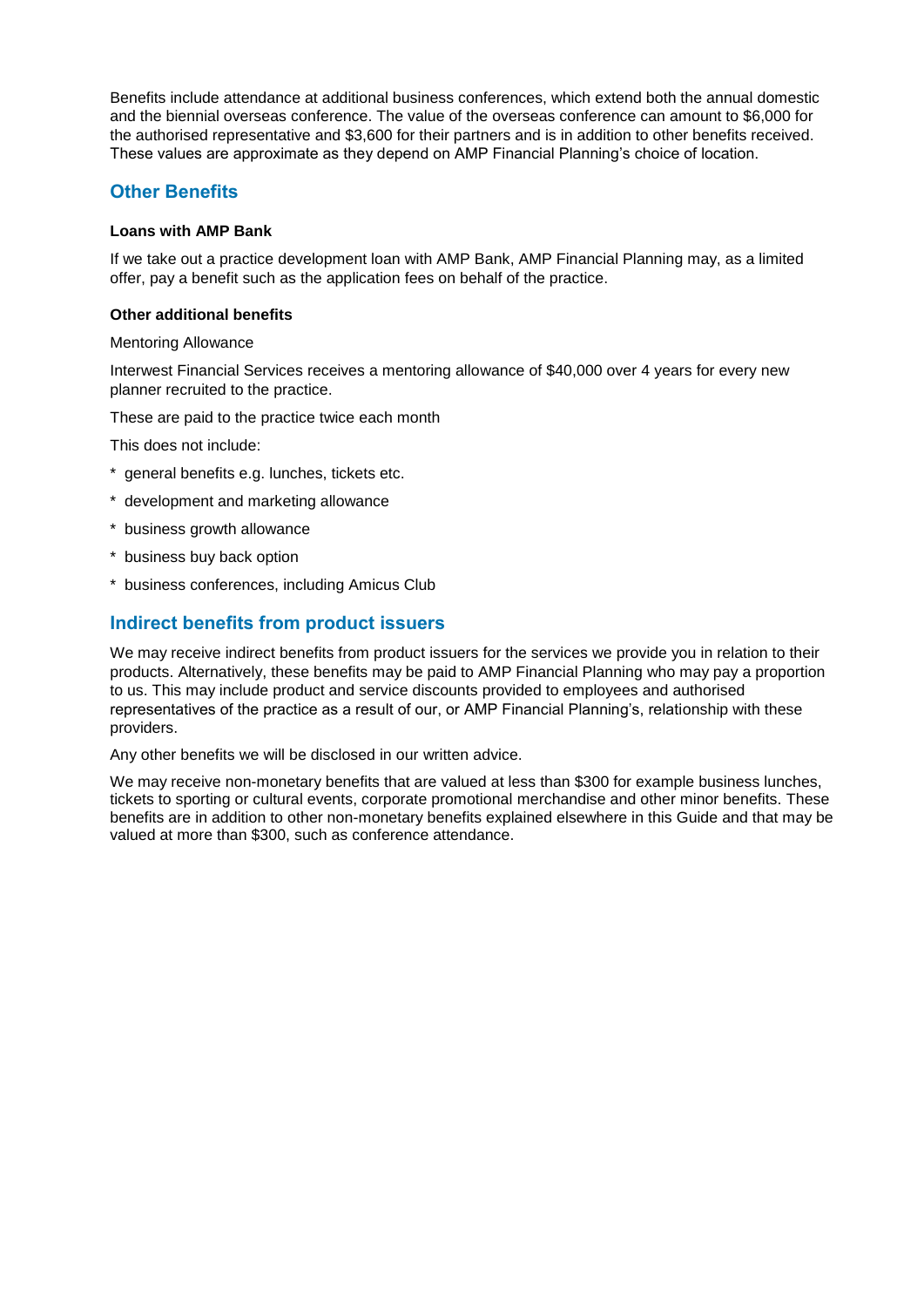## **7. Important information for you to know**

### **Your privacy**

Your privacy is important to AMP Financial Planning and us. To learn more about our collection and handling of your personal information and for details on how to access our Privacy Policy please refer to the Appendix to this FSG.

### **If you have a complaint**

1. If you have a complaint about the advice or services provided to you by us or AMP Financial Planning, then please use the contact details in this guide to let us or AMP Financial Planning know. We will try to resolve your complaint quickly and fairly.

If your complaint relates to a financial or credit service provided by us or AMP Financial Planning, and is not satisfactorily resolved within three business days, please lodge your complaint in writing to:

**Attention: National Complaints Manager Client solutions and advice services** Level 8, 33 Alfred Street Sydney NSW 2000

Email: [advicecomplaints@amp.com.au](mailto:advicecomplaints@amp.com.au)

2. If you do not get a satisfactory outcome, you have the right to complain to the Financial Ombudsman Service (FOS) at:

| Financial Ombudsman Service | Phone: | 1300 780 808 | Email: info@fos.org.au  |
|-----------------------------|--------|--------------|-------------------------|
| GPO Box 3                   | Fax:   | 03 9613 6399 | Website: www.fos.org.au |
| Melbourne VIC 3001          |        |              |                         |

FOS is an independent external dispute resolution service, of which AMP Financial Planning is a member. The Financial Ombudsman Service is free of charge. However, there are some limits on the size of claims that can be handled by FOS. For details of the current limits, please go to the FOS website.

You may also contact the Australian Securities & Investments Commission (ASIC) on freecall infoline 1300 300 630 to make a complaint and obtain information about your rights. You can also contact the Financial Planning Association (FPA) at [www.fpa.asn.au](http://www.fpa.asn.au/) to make a complaint (please note that the FPA cannot award compensation).

### **Compensation and insurance**

#### **Our practice**

Our practice, financial planners and credit advisers are covered by professional indemnity insurance which is taken out to ensure sufficient resources will be available to meet any potential claims against our practice, financial planners and/or credit advisers.

### **AMP Financial Planning**

AMP Financial Planning is covered by professional indemnity insurance satisfying the requirements under the Corporations Act and National Consumer Credit Protection Act for compensation arrangements.

The insurance covers claims arising from the actions of former employees or representatives of AMP Financial Planning, even where subsequent to these actions they have ceased to be employed by or act for AMP Financial Planning.

You do not have a direct right to claim under this insurance, which is taken out to ensure sufficient resources will be available to meet claims against AMP Financial Planning.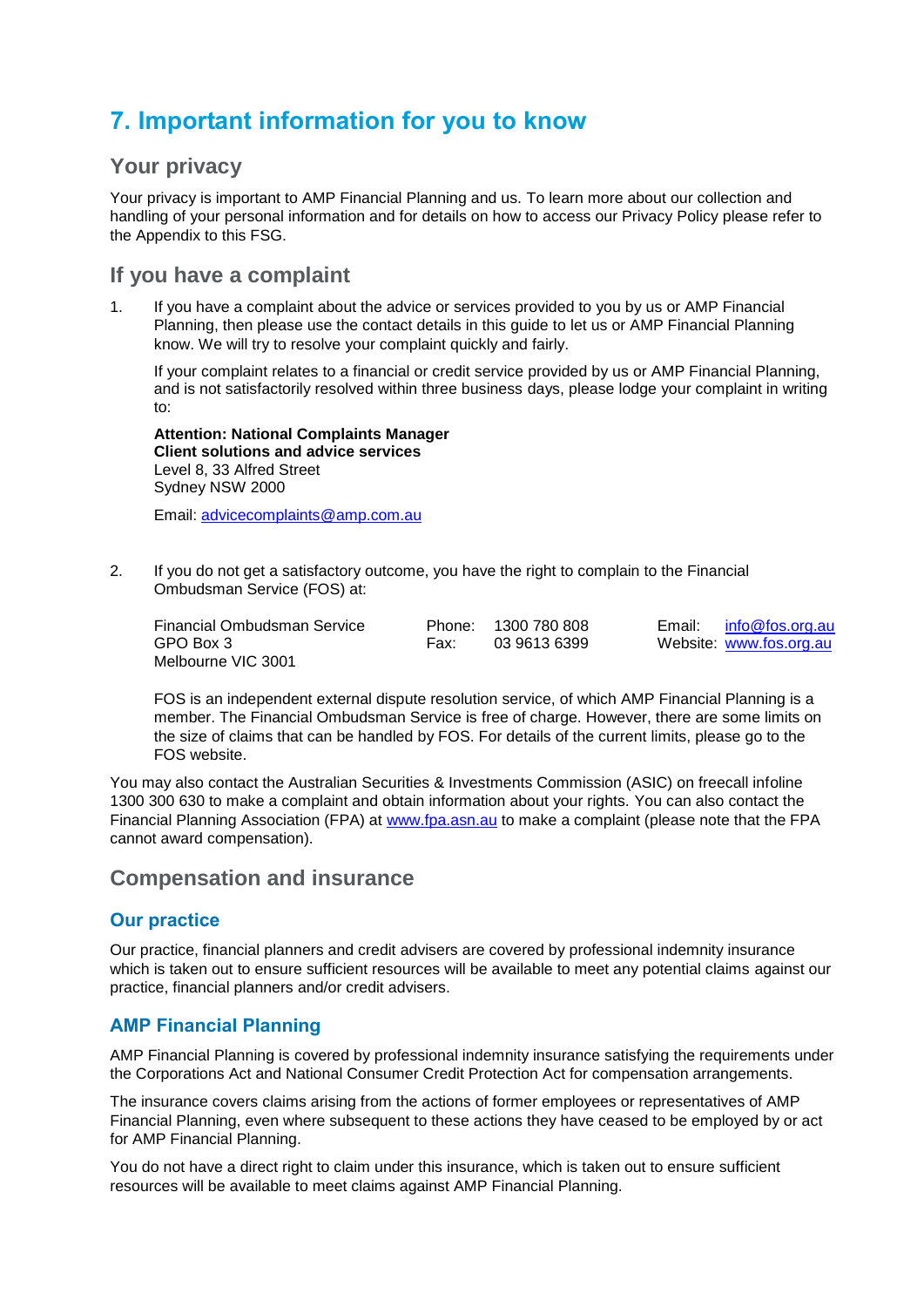## **8. Our services for Managed Discretionary Accounts**

We offer limited types of Managed Discretionary Account Services (MDA Services) within approved investment platforms. Through these services, you allow us to manage your investments for you, using our discretion and without obtaining your instructions before each transaction we undertake on your behalf. However, we do not (and we are not authorised to) open new accounts, withdraw funds or contribute funds to your investment.

#### **What are the risks associated with using the MDA service?**

By authorising us to make changes to your investments, you cannot claim we were not acting on your behalf if we acted within the authority given. Therefore, our acts bind you. It is important you understand what we are authorised to do and that you carefully read and understand the activities that you are authorising us to do on your behalf.

#### **How can you instruct us to exercise rights relating to the financial products in your portfolio?**

Generally, the financial products that we invest in on your behalf do not have any additional rights or entitlements attached to them. However, if there are, we will let you know. You can then instruct us how you wish us to proceed.

#### **Do you have to enter into a contract for us to provide MDA services?**

Yes. This MDA contract will set out the terms and conditions of the authority and also the investment program, which sets out how your money will be invested. We will agree and prepare the investment program for you based on your relevant personal circumstances, your financial objectives and your needs and review the program every 12 months.

#### **Will the investment program in the MDA contract comply with the law?**

If this is relevant, then the investment program set out in the MDA contract will comply with the law. The relevant law is Division 3 of Part 7.7 of the Corporations Act. The contract will also contain:

- Statements about the nature and scope of the discretions we will be authorised and required to exercise under the MDA contract.
- Any investment strategy that is to be applied in exercising those discretions.
- **Information about any significant risks associated with the MDA contract.**
- The basis on which we consider the MDA contract to be suitable for you.
- Warnings that the MDA contract may not be suitable to you if you have provided us with limited or inaccurate information. It will also specify that the MDA service may cease to be suitable for you if your relevant personal circumstances change.

#### **Do we provide custodial or depository services for your portfolio?**

We do not provide custodial or depository services. This means that you will either hold the investments in the portfolio, or the custodian nominated for that financial product will hold them.

This financial services guide complies with the ASIC Class Order 04/194.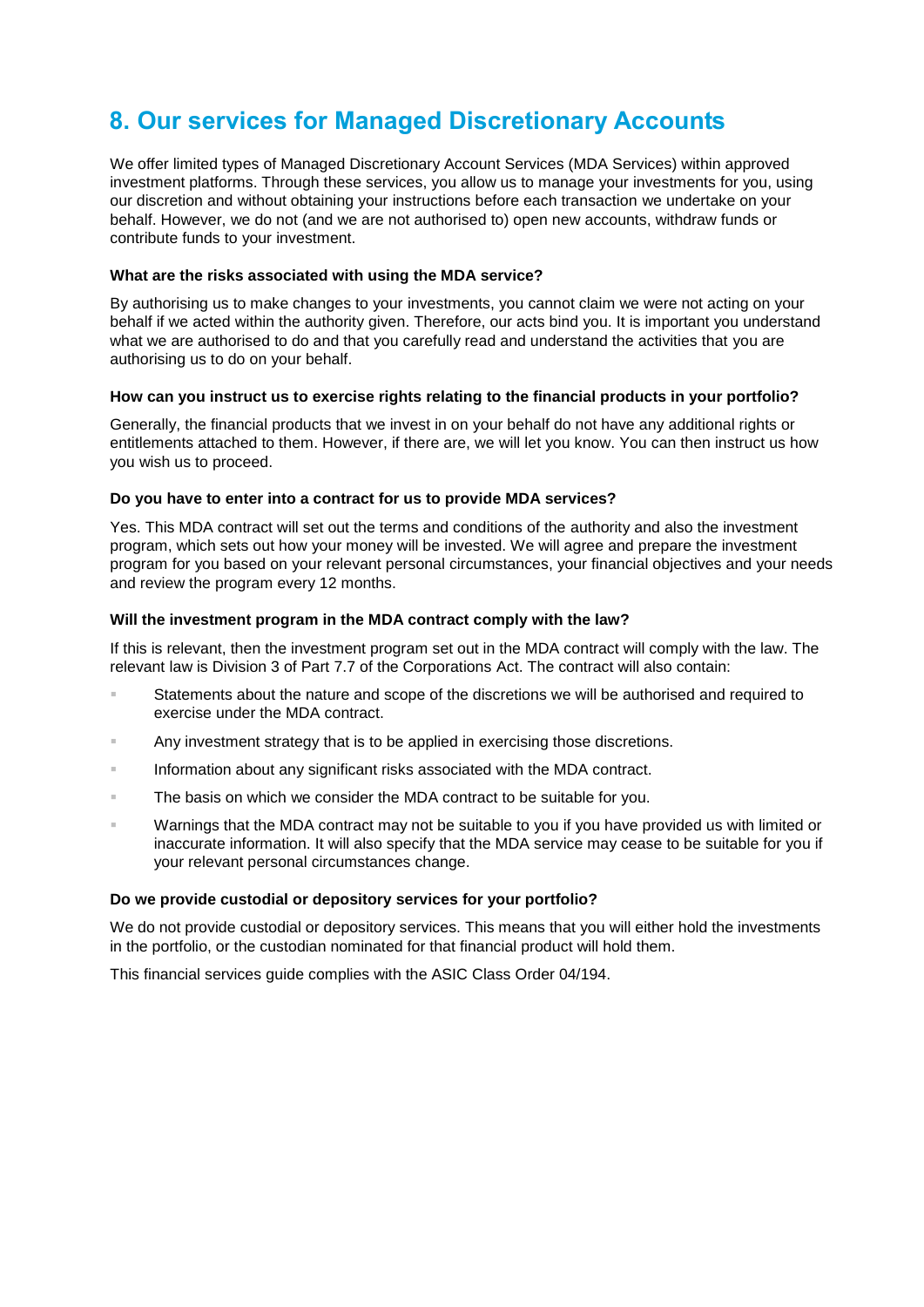## **Our schedule of fees**

Our preferred method of payment is by an agreed fee. The actual fee charged to you will depend on the nature of the advice or service we provide. We will discuss and agree the actual fees with you before we proceed. The following section outlines our types of fees that may apply.

## **Agreed advice fees**

The following section outlines the agreed advice fees we charge for initial and ongoing advice.

### **Initial advice fees**

The following fees are paid when you have agreed to receive our advice:

| <b>Service</b>                                                          | <b>Fee amount</b>                                                                                                                                                                                                                                                                                         |
|-------------------------------------------------------------------------|-----------------------------------------------------------------------------------------------------------------------------------------------------------------------------------------------------------------------------------------------------------------------------------------------------------|
| <b>Initial Interview Fee</b>                                            | \$0.00                                                                                                                                                                                                                                                                                                    |
| <b>Statement of Advice Preparation and</b><br><b>Implementation Fee</b> | Starting from \$0.00                                                                                                                                                                                                                                                                                      |
| Hourly rate for complex strategies                                      | \$275.00                                                                                                                                                                                                                                                                                                  |
| Insurance products only                                                 | Where your requirements are limited to insurance<br>products only then your Statement of Advice fee may be<br>waived as brokerage may be payable to Interwest from<br>product issuers. All brokerage amounts that we will be<br>entitled to receive will be fully disclosed in the Statement<br>of Advice |
| <b>Transactions without our advice</b><br>service                       | If we provide a transaction service at your request<br>without providing personal advice, the fee will be<br>determined by either an hourly rate of \$275 or any up-<br>front insurance commission received for providing that<br>advice.                                                                 |

These prices should be used as a guide only. We will discuss your individual needs and agree our costs with you. The final cost will be based on the complexity and extent of services we agree to provide you.

### **Ongoing advice fees**

We offer ongoing services as part of our client value proposition.

The fee for the ongoing service program and review service that we offer will be discussed with you and then tailored to suit your own specific requirements.

How often your portfolio should be reviewed and the extent of the review will be agreed with you. If you have a Managed Discretionary Account, we will review this yearly.

For other products, if you wish to have your portfolio reviewed regularly, we can do this either half yearly, yearly, every 2 years or every 3 years based on your own individual requirements.

The cost of these services is as follows:

| <b>Ongoing advice service</b>                                                | <b>Annual fee amount</b> |
|------------------------------------------------------------------------------|--------------------------|
| <b>Service and Review Packages</b>                                           | Starting from \$2,835.00 |
| We have varied packages available that<br>will be tailored to your needs and |                          |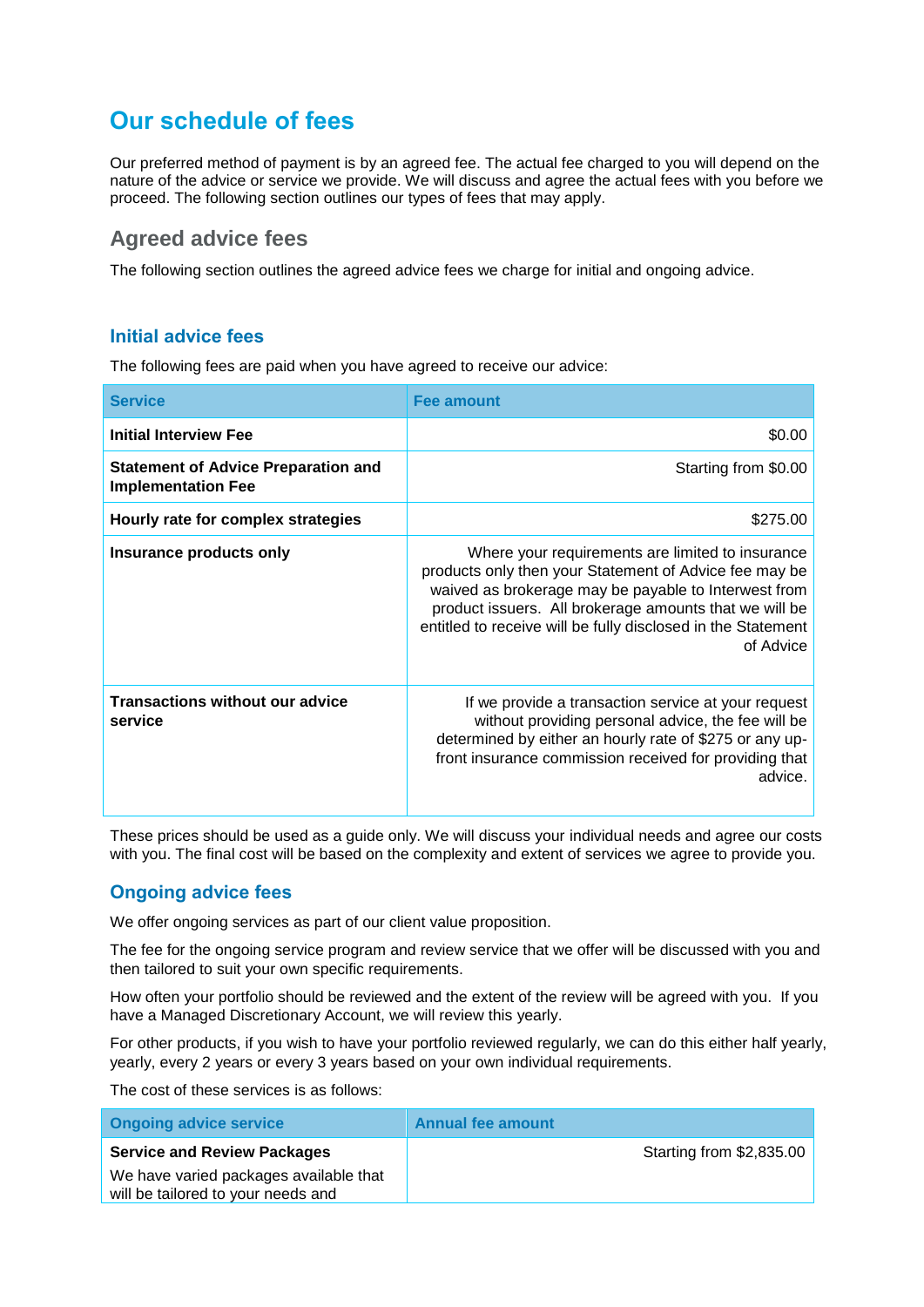| discussed with you when reviewing your |  |
|----------------------------------------|--|
| advice and recommendations.            |  |

These prices should be used as a guide only. We will discuss your individual needs and agree our costs with you. The final cost will be based on the complexity and extent of services we agree to provide you.

### **Payment methods**

Where you have asked to be invoiced directly for our advice and services we will provide you with an invoice for initial advice fees at the time of presenting our advice to you and for ongoing advice fees Frequency will depend on the option chosen. They can be paid monthly, quarterly, annually or deducted from your product upon implementation. Payment is required within 7 days of receiving our invoice and can be paid by:

- Direct debit
- Credit card (American Express, Visa, or MasterCard)
- Cheque (Please make cheques out to AMP Financial Planning)

Where you have chosen to pay our advice fees via your product, initial advice fees will be deducted from your product upon implementation of our advice and ongoing advice fees will be deducted from your product generally on a monthly basis.

#### **Commissions**

We do not charge commissions on investments through new superannuation, managed funds or retirement products. However, some products, particularly older products, may attract commissions.

Any commission amounts will be disclosed to you when providing our advice.

| <b>Product type</b> | <b>Initial commission</b> | <b>Ongoing com</b> |
|---------------------|---------------------------|--------------------|

The following is a guide of commissions we may receive:

| <b>Product type</b>                                          | <b>Initial commission</b>                                      | <b>Ongoing commission</b>                                      | <b>Example</b>                                                                                                       |
|--------------------------------------------------------------|----------------------------------------------------------------|----------------------------------------------------------------|----------------------------------------------------------------------------------------------------------------------|
| Investments                                                  | Up to 4.95% of all<br>contributions made to<br>the investment. | Up to 1.10% of the<br>investment value each<br>year.           | If you made an<br>investment of<br>\$10,000, we would<br>receive up to<br>\$495.00 initially and<br>\$110.00 pa.     |
| Insurance (including<br>those held within<br>superannuation) | Up to 130.00% of the<br>first year's premium.                  | Up to 12.50% of the<br>premium each following<br>year.         | If your insurance<br>premium was<br>\$1,000, we would<br>receive up to<br>\$1,300.00 initially<br>and \$125.00 pa.   |
| Loans                                                        | Up to 1.485% of the<br>initial loan balance.                   | Up to $0.55%$ of the<br>outstanding loan<br>balance each year. | If your loan balance<br>was \$100,000 we<br>would receive up to<br>\$1,485.00 initially<br>and up to \$550.00<br>pa. |
| Other banking products                                       |                                                                | Up to $0.55%$ of the<br>balance each year.                     | If you made an<br>investment of<br>\$2,000 we would<br>receive \$11.00 of<br>the balance each<br>year.               |

All fees and charges include GST.

If an agreed advice fee is charged then we may rebate all or some of the commission.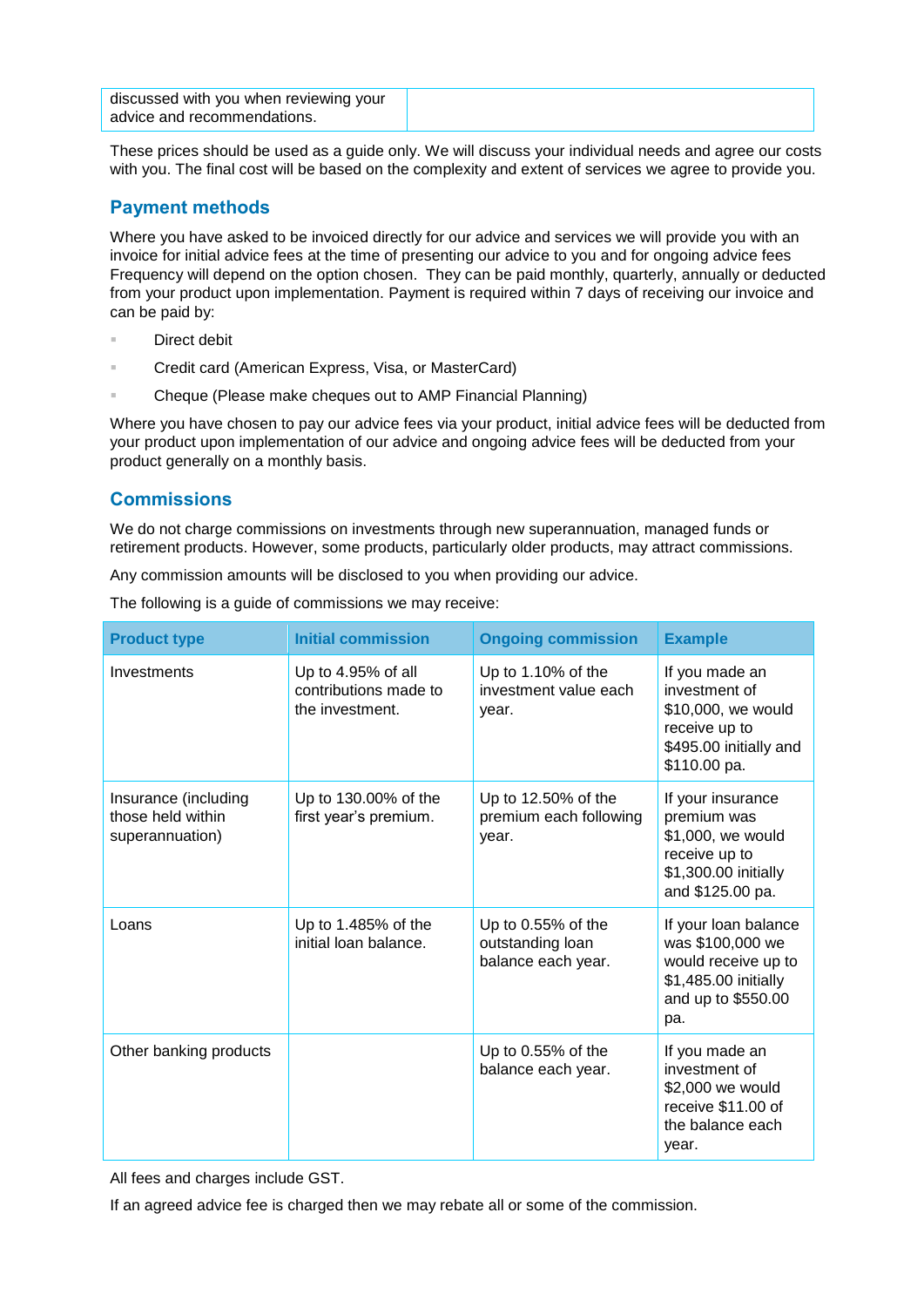## **Other costs**

Where other costs are incurred in the process of providing our advice and services to you, you will be liable for these costs. However, we will agree all additional costs with you prior to incurring them.

All fees and commissions will be paid directly to AMP Financial Planning as the licensee, on our behalf. They retain a percentage to cover their costs and the balance is passed on to us. The percentage is determined annually, based on a number of factors, including our business revenue for the prior year.